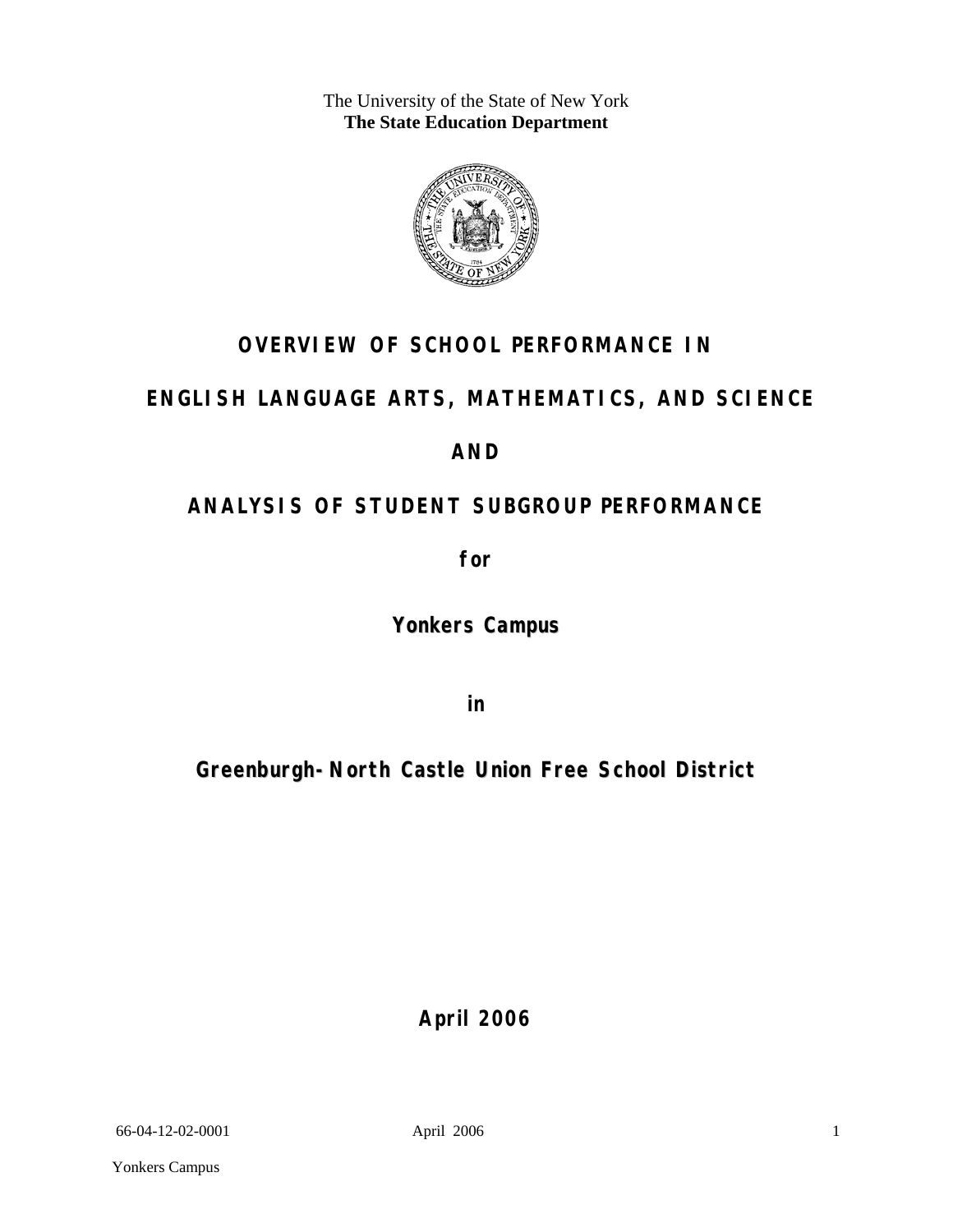### **THE UNIVERSITY OF THE STATE OF NEW YORK**

### **Regents of The University**

| Tonawanda             |
|-----------------------|
| <b>Hollis</b>         |
| New Rochelle          |
|                       |
| <b>North Syracuse</b> |
| New York              |
|                       |
| Buffalo               |
| Hartsdale             |
| Albany                |
| <b>Bronx</b>          |
| <b>Binghamton</b>     |
| Rochester             |
| New York              |
| <b>Brooklyn</b>       |
| <b>Great Neck</b>     |

### **President of The University and Commissioner of Education**

RICHARD P. MILLS

**Interim Deputy Commissioner for Elementary, Middle, Secondary and Continuing Education**  JEAN STEVENS

#### **Assistant Commissioner for Standards, Assessment and Reporting**  DAVID M. ABRAMS

#### **Coordinator, Information and Reporting Services**

MARTHA P. MUSSER

The State Education Department does not discriminate on the basis of age, color, religion, creed, disability, marital status, veteran status, national origin, race, gender, genetic predisposition or carrier status, or sexual orientation in its educational programs, services and activities. Portions of this publication can be made available in a variety of formats, including braille, large print or audio tape, upon request. Inquiries concerning this policy of nondiscrimination should be directed to the Department's Office for Diversity, Ethics, and Access, Room 530, Education Building, Albany, NY 12234. **Requests for additional copies of this publication may be made by contacting the Publications Sales Desk, Room 309, Education Building, Albany, NY 12234.** 

Please address all correspondence about this report that is not related to data corrections to:

*School Report Card Coordinator Information and Reporting Services Team New York State Education Department Room 863 EBA 89 Washington Avenue Albany, NY 12234*  E-mail: *RPTCARD@mail.nysed.gov*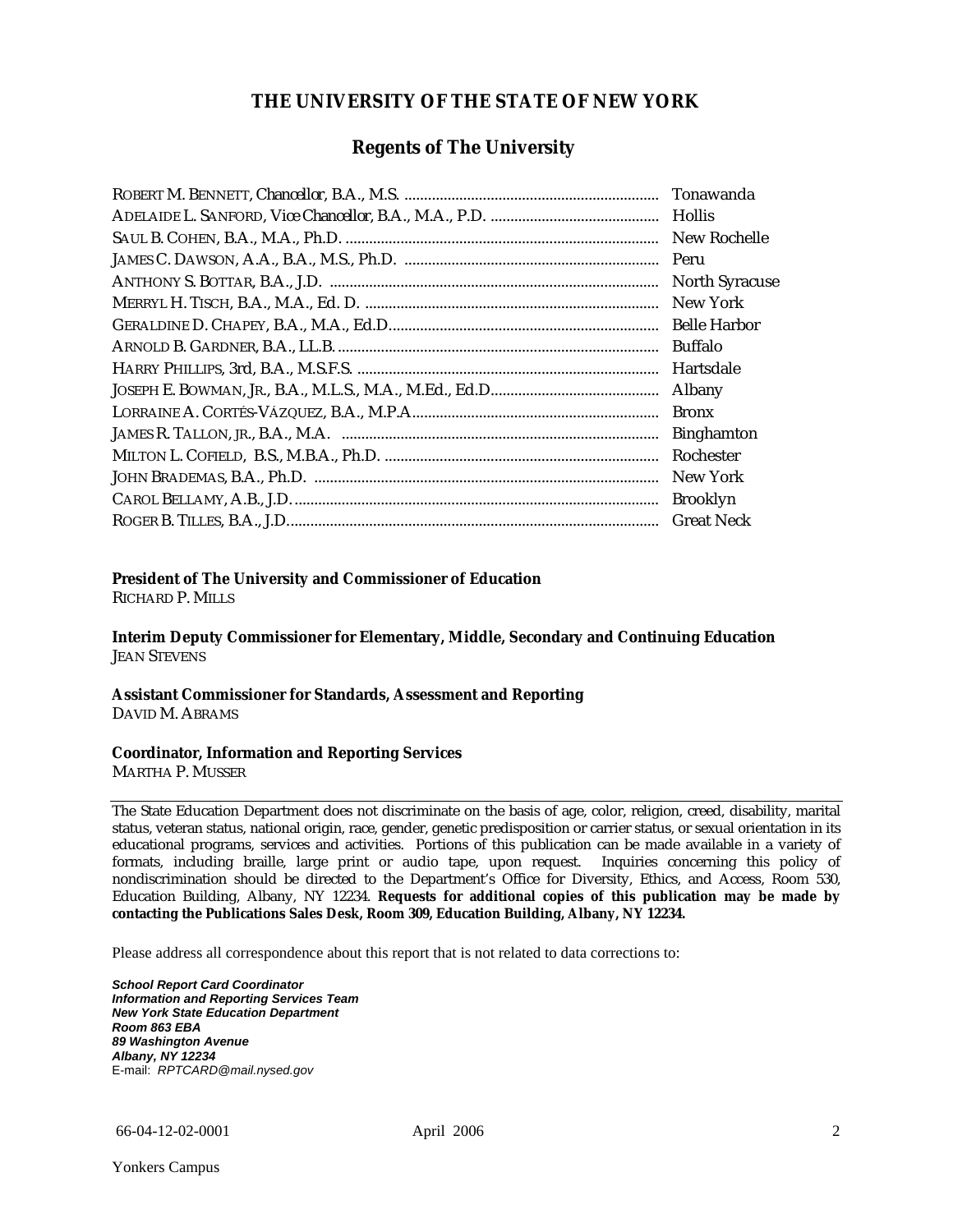The *New York State School Report Card* is an important part of the Board of Regents effort to raise learning standards for all students. It provides information to the public on student performance and other measures of school and district performance. Knowledge gained from the school report card on a school's strengths and weaknesses can be used to improve instruction and services to students.

The *New York State School Report Card* consists of three parts: the *Overview of School Performance in English Language Arts, Mathematics, and Science and Analysis of Student Subgroup Performance,* the *Comprehensive Information Report,* and the *Accountability Status Report*. The *Overview and Analysis* presents performance data on measures required by the federal No Child Left Behind Act: English, mathematics, science, and graduation rate. Performance data on other State assessments can be found in the *Comprehensive Information Report*. The *Accountability Status Report* provides information as to whether a school is making adequate progress toward enabling all students to achieve proficiency in English and mathematics.

State assessments are designed to help ensure that all students reach high learning standards. They show whether students are getting the foundation knowledge they need to succeed at the elementary, middle, and commencement levels and beyond. The State requires that students who are not making appropriate progress toward the standards receive academic intervention services.

In the *Overview*, performance on the elementary- and middle-level assessments in English language arts, mathematics, and science is reported in terms of mean scores and the percentage of students scoring at each of the four levels. These levels indicate performance on the standards from seriously deficient to advanced proficiency. Regents examination scores are reported in four score ranges. Scores of 65 to 100 are passing; scores of 55 to 64 earn credit toward a local diploma (with the approval of the local board of education). Though each elementary- and middle-level assessment is administered to students in a specific grade, secondary-level assessments are taken by students when they complete the coursework for the core curriculum. Therefore, the performance of students at the secondary level is measured for a student cohort rather than a group of students at a particular grade level. Students are grouped in cohorts according to the year in which they first entered grade 9.

The assessment data in the *Overview and Analysis* are for all tested students in the school, including general-education students and students with disabilities. In the *Overview*, each school's performance is compared with that of schools similar in grade level, district resources, and student needs as indicated by income and limited English proficiency (LEP) status. Each district's performance is compared with that of all public schools statewide. In the *Analysis*, performance is disaggregated by race/ethnicity, disability status, gender, LEP status, income level, and migrant status.

Explanations of terms referred to or symbols used in this part of the school report card may be found in the glossary on the last page. Further information on the school report card may be found in the guide, *Understanding Your School Report Card: April 2006*, available on the Information and Reporting Services Web site at www.emsc.nysed.gov/irts.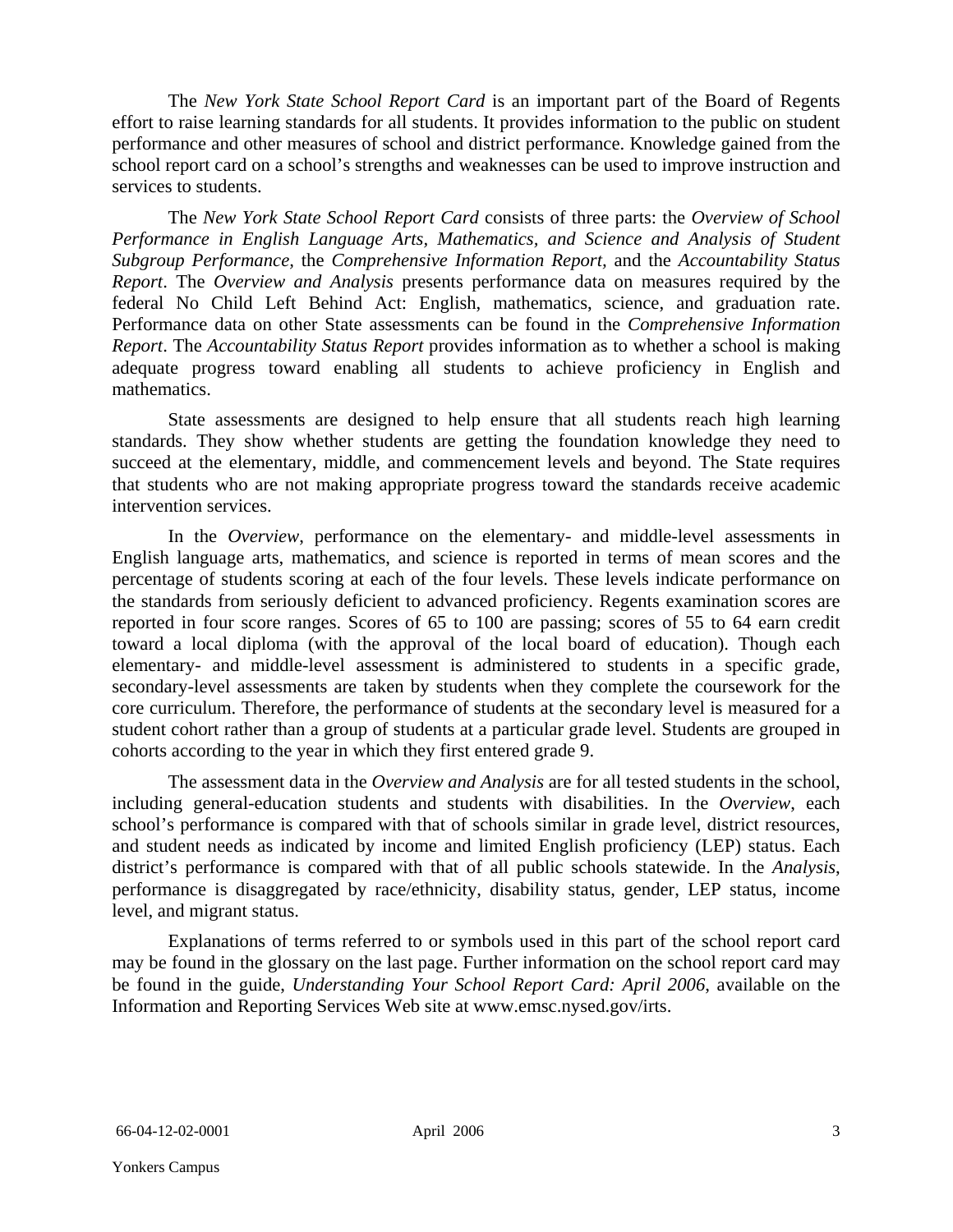# **Overview of School Performance in English Language Arts, Mathematics, and Science**

### **School Profile**

| Principal:<br>Robert M. Irish |                                          | (914)964-5496<br>Phone: |
|-------------------------------|------------------------------------------|-------------------------|
| <b>Organization</b>           | <b>Student Enrollment</b><br>Grade Range |                         |
| $2004 - 05$                   | $7 - 12$                                 | 166                     |

### **2003-04 School District-wide Total Expenditure per Pupil | \$0 \$0**

| <b>Similar</b><br><b>Schools</b><br>Group | schools serve special needs students. | This school is in Similar Schools Group 56. All schools in this group are in institutional school districts. These |
|-------------------------------------------|---------------------------------------|--------------------------------------------------------------------------------------------------------------------|
|-------------------------------------------|---------------------------------------|--------------------------------------------------------------------------------------------------------------------|

### **2004–05 Core Classes Taught by Highly Qualified Teachers\***

| <b>Total Number of</b><br><b>Core Classes</b> | <b>Percent Taught</b><br>by Highly<br>Qualified<br><b>Teachers</b> |
|-----------------------------------------------|--------------------------------------------------------------------|
|                                               | 90%                                                                |

\*To meet the federal definition of "highly qualified," public school teachers of core academic subjects must have at least a bachelor's degree and be State certified for and demonstrate subject matter competency in the core academic subject(s) they teach.

### **2004–05 Teachers with No Valid Teaching Certificate\***

| <b>Total Number of</b><br><b>Teachers</b> | <b>Percent with No</b><br><b>Valid Teaching</b><br><b>Certificate</b> |
|-------------------------------------------|-----------------------------------------------------------------------|
|                                           | 6%                                                                    |
| $\mathbf{A}$<br>$\cdots$                  |                                                                       |

\*Includes teachers with a modified temporary license.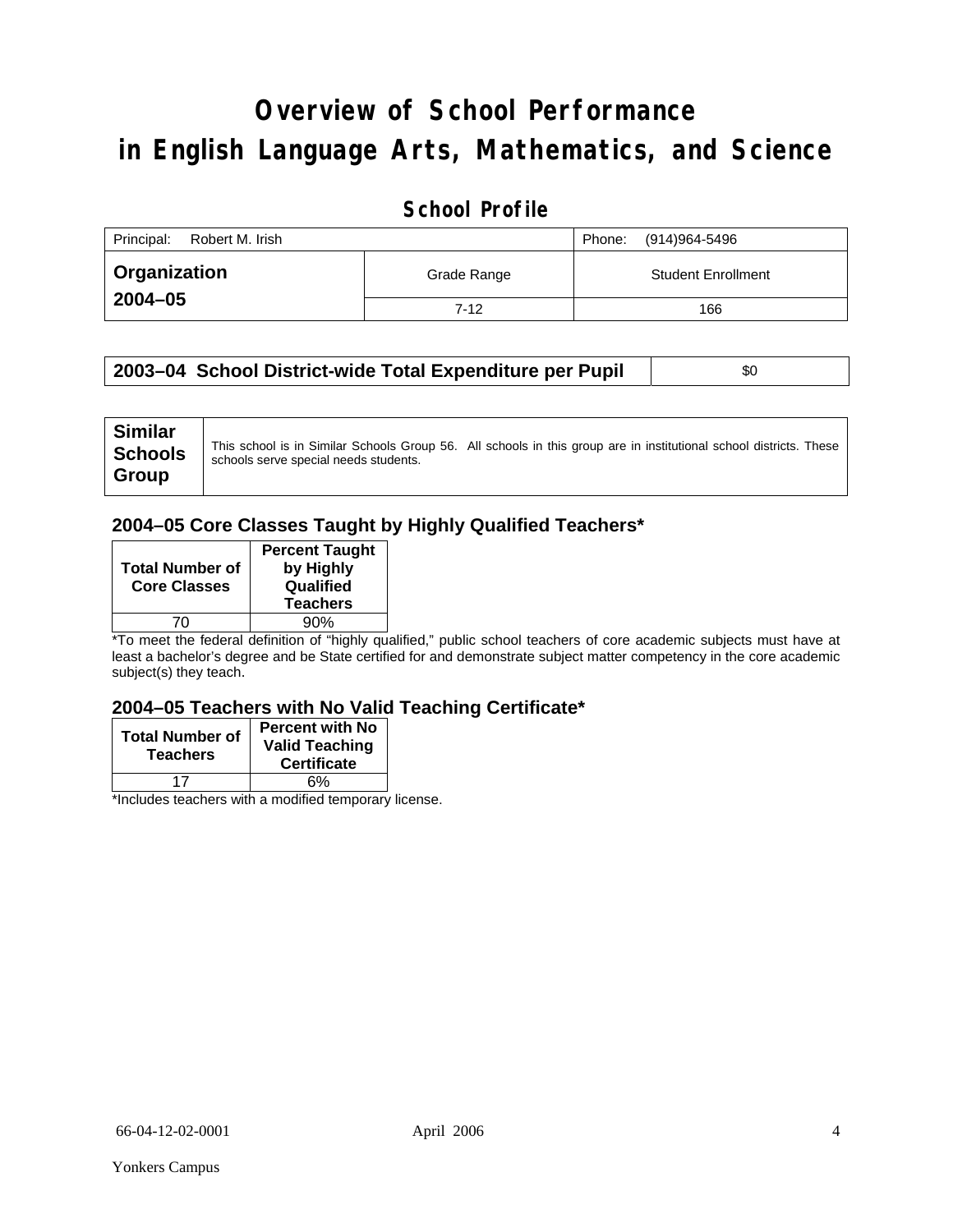### English Language Arts



Percentages less than 0.51 will appear as zero because of rounding.

| <b>Performance at</b><br><b>This School</b> | Level 1<br>527-657 | Level 2<br>658-696 | Level 3<br>697-736 | Level 4<br>737-830 | <b>Total Tested</b> | <b>Mean Score</b> |
|---------------------------------------------|--------------------|--------------------|--------------------|--------------------|---------------------|-------------------|
| January 2003                                | 15                 |                    |                    |                    | 19                  | 635               |
| January 2004                                |                    |                    |                    |                    |                     | 654               |
| January 2005                                |                    |                    |                    |                    | 23                  | 650               |

|         | Middle-Level English Language Arts Levels — Listening, Reading, and Writing Standards                     |  |  |  |  |
|---------|-----------------------------------------------------------------------------------------------------------|--|--|--|--|
| Level 4 | These students exceed the standards and are moving toward high performance on the Regents examination.    |  |  |  |  |
| Level 3 | These students meet the standards and, with continued steady growth, should pass the Regents examination. |  |  |  |  |
| Level 2 | These students <b>need extra help</b> to meet the standards and pass the Regents examination.             |  |  |  |  |
| Level 1 | These students have serious academic deficiencies.                                                        |  |  |  |  |

**Performance of Limited English Proficient Students Taking the New York State English as a Second Language Achievement Test (NYSESLAT) as the Measure of English Language Arts Achievement**

| Grade 8 | ∟evel 1 | Level 2 | Levels 3 & 4 | <b>Total Tested</b> |
|---------|---------|---------|--------------|---------------------|
| 2005    |         |         |              |                     |

**Performance of Students with Severe Disabilities on the New York State Alternate Assessment (NYSAA) in English** 

| <b>Middle Level</b> | AA-Level | <b>AA-Level 2</b> | <b>AA-Level 3</b> | <b>AA-Level</b> | <b>Total Tested</b> |
|---------------------|----------|-------------------|-------------------|-----------------|---------------------|
| 2004-05             |          |                   |                   |                 |                     |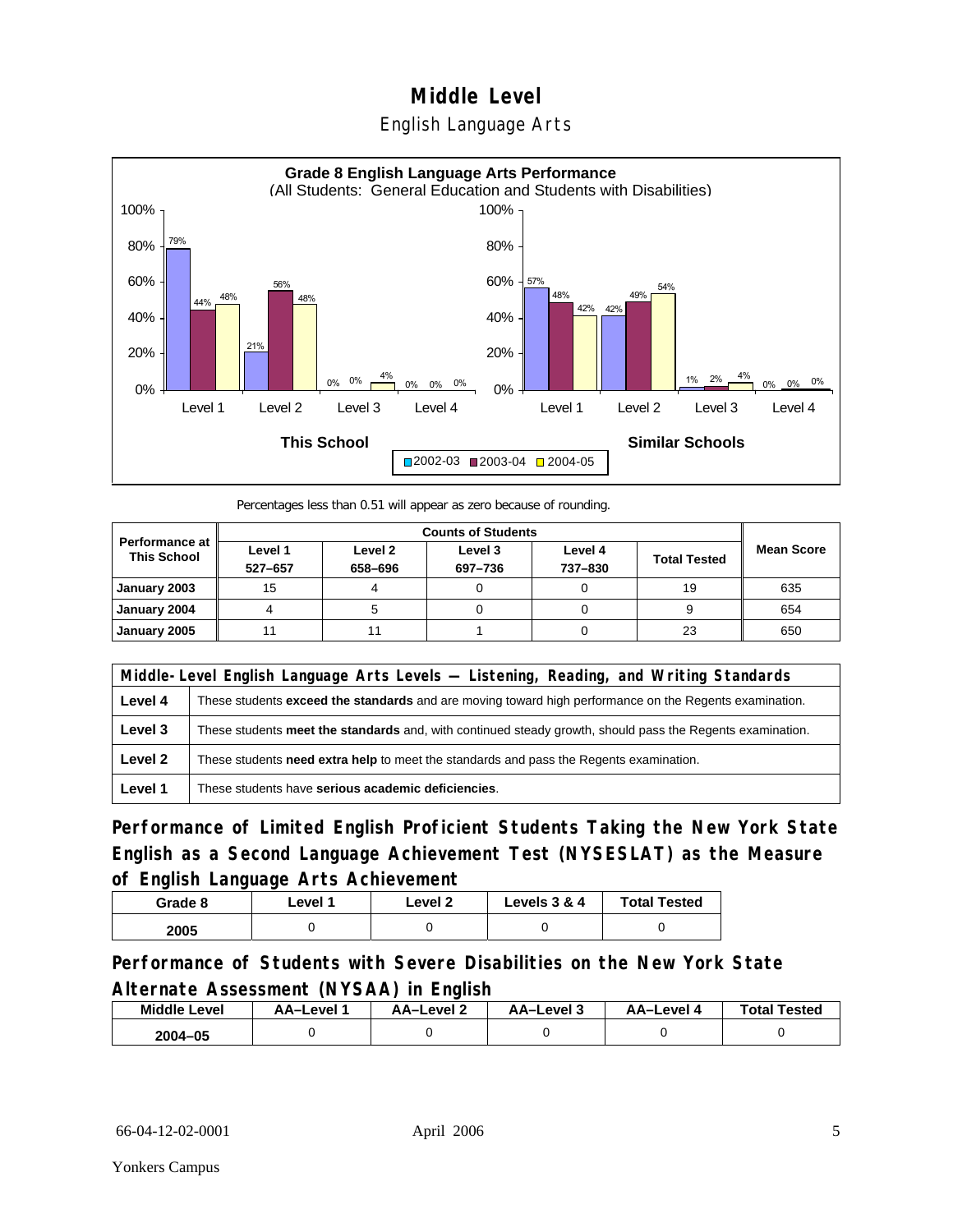### **Mathematics**



Percentages less than 0.51 will appear as zero because of rounding.

| <b>Performance at</b><br><b>This School</b> | Level 1<br>517-680 | Level 2<br>681-715 | Level 3<br>716-759 | Level 4<br>760-882 | <b>Total Tested</b> | <b>Mean Score</b> |
|---------------------------------------------|--------------------|--------------------|--------------------|--------------------|---------------------|-------------------|
| May 2003                                    | 20                 |                    |                    |                    | 23                  | 626               |
| May 2004                                    |                    |                    |                    |                    | 14                  | 630               |
| May 2005                                    | 21                 |                    |                    |                    | 24                  | 646               |

|         | Middle-Level Mathematics Levels — Knowledge, Reasoning, and Problem-Solving Standards                         |  |  |  |  |
|---------|---------------------------------------------------------------------------------------------------------------|--|--|--|--|
| Level 4 | These students <b>exceed the standards</b> and are moving toward high performance on the Regents examination. |  |  |  |  |
| Level 3 | These students meet the standards and, with continued steady growth, should pass the Regents examination.     |  |  |  |  |
| Level 2 | These students need extra help to meet the standards and pass the Regents examination.                        |  |  |  |  |
| Level 1 | These students have serious academic deficiencies.                                                            |  |  |  |  |

### **Performance of Students with Severe Disabilities on the New York State Alternate Assessment (NYSAA) in Mathematics**

| Middle<br>Level | AA-Level | AA-Level 2 | د AA–Level | AA–Level 4 | <b>Total Tested</b> |
|-----------------|----------|------------|------------|------------|---------------------|
| 2004-05         |          |            |            |            |                     |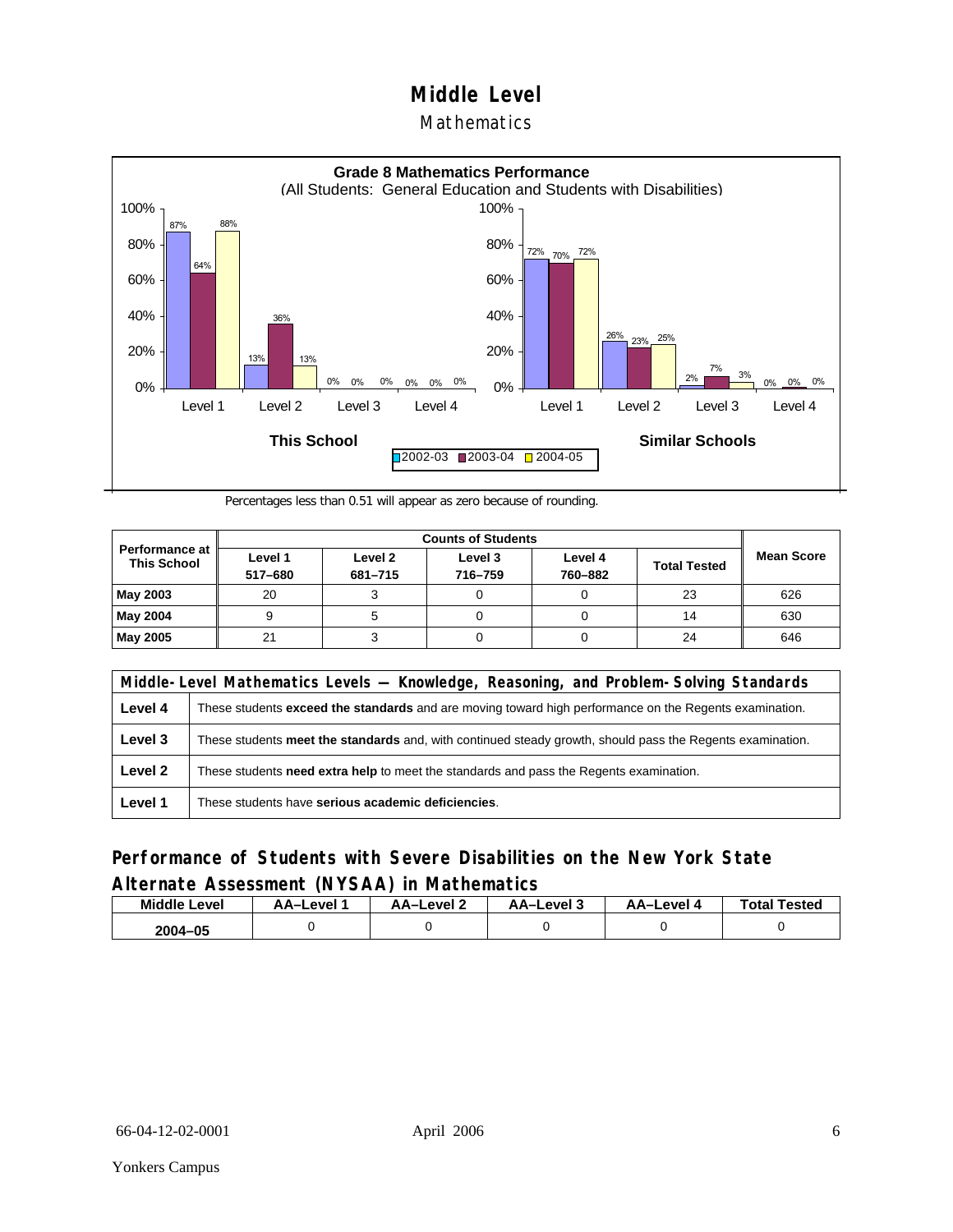#### **Science**



Percentages less than 0.51 will appear as zero because of rounding.

|                  | <b>Performance at This School</b> |         | <b>Counts of Students Tested</b> |         |         |                     |                   |  |  |  |
|------------------|-----------------------------------|---------|----------------------------------|---------|---------|---------------------|-------------------|--|--|--|
|                  |                                   | Level 1 | Level 2                          | Level 3 | Level 4 | <b>Total Tested</b> | <b>Mean Score</b> |  |  |  |
| January/         | <b>Middle-Level Science</b>       |         |                                  |         |         | 15                  | 61                |  |  |  |
| <b>June 2003</b> | <b>Regents Science</b>            |         |                                  |         |         |                     |                   |  |  |  |
| January/         | <b>Middle-Level Science</b>       |         |                                  |         |         |                     | 60                |  |  |  |
| <b>June 2004</b> | <b>Regents Science</b>            |         |                                  |         |         |                     |                   |  |  |  |
| January/         | <b>Middle-Level Science</b>       |         |                                  |         |         | 18                  | 56                |  |  |  |
| <b>June 2005</b> | <b>Regents Science</b>            |         |                                  |         |         |                     |                   |  |  |  |

|         | Middle-Level Science Levels — Knowledge, Reasoning, and Problem-Solving Standards*                                                                                                                  |  |  |  |  |  |  |  |  |
|---------|-----------------------------------------------------------------------------------------------------------------------------------------------------------------------------------------------------|--|--|--|--|--|--|--|--|
| Level 4 | These students <b>exceed the standards</b> on the middle-level science test and are moving toward high performance<br>on the Regents examinations or score 85-100 on a Regents science examination. |  |  |  |  |  |  |  |  |
| Level 3 | These students meet the standards on the middle-level science test and, with continued steady growth, should<br>pass the Regents examinations or score 65-84 on a Regents science examination.      |  |  |  |  |  |  |  |  |
| Level 2 | These students need extra help to meet the standards for middle-level science and to pass the Regents<br>examinations or score 55–64 on a Regents science examination.                              |  |  |  |  |  |  |  |  |
| Level 1 | These students have serious academic deficiencies as evidenced in the middle-level science test or score 0-54<br>on a Regents science examination.                                                  |  |  |  |  |  |  |  |  |

\*Students may demonstrate proficiency in middle-level science by scoring at Level 3 or above on the middle-level science test or by scoring 65 or above on a Regents examination in science.

### **Performance of Students with Severe Disabilities on the New York State Alternate Assessment (NYSAA) in Science**

| <b>Middle Level</b> | <b>AA-Level</b> | AA-Level 2 | AA-Level 3 | <b>AA-Level 4</b> | <b>Total Tested</b> |
|---------------------|-----------------|------------|------------|-------------------|---------------------|
| 2004-05             |                 |            |            |                   |                     |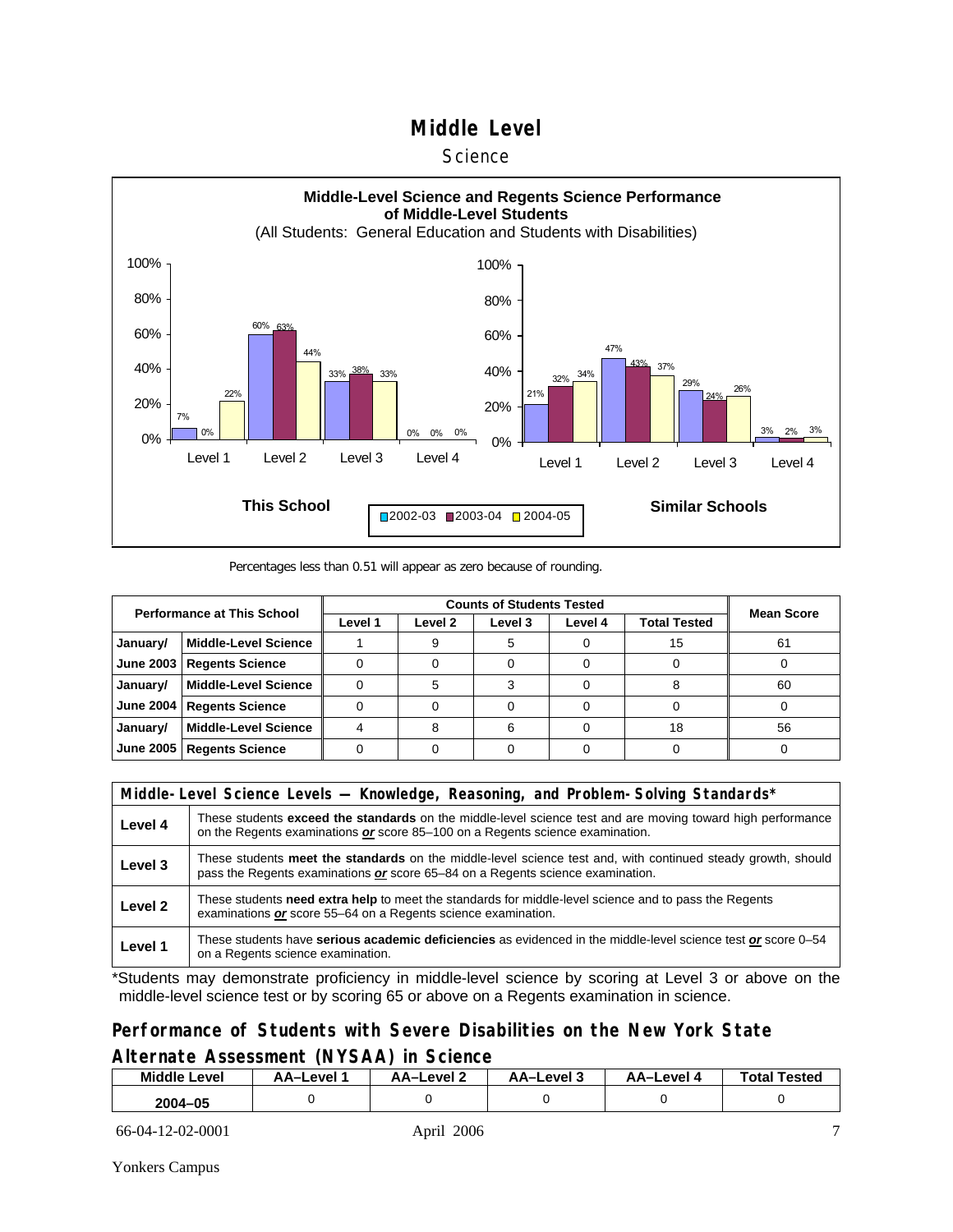## **High School English Achievement after Four Years of Instruction**

 The graphs and tables below present performance of the 1999, 2000, and 2001 school accountability cohort members, four years after entering grade 9, in meeting the graduation assessment requirement in English. In the graph, students passing approved alternatives to this examination are counted as scoring in the 65 to 84 range. RCT results are not included in the graph. The data in these tables and charts show the performance of the cohorts as of June  $30<sup>th</sup>$  of the fourth year after first entering grade 9.



Percentages less than 0.51 will appear as zero because of rounding.

| English Graduation Requirement Achievement after Four Years of High School* |                                              |                                          |                                           |                                           |                                            |                                       |  |  |  |  |
|-----------------------------------------------------------------------------|----------------------------------------------|------------------------------------------|-------------------------------------------|-------------------------------------------|--------------------------------------------|---------------------------------------|--|--|--|--|
|                                                                             | <b>Cohort Members</b><br><b>All Students</b> | <b>Highest Score</b><br>Between 0 and 54 | <b>Highest Score</b><br>Between 55 and 64 | <b>Highest Score</b><br>Between 65 and 84 | <b>Highest Score</b><br>Between 85 and 100 | Approved<br><b>Alternative Credit</b> |  |  |  |  |
| 1999 Cohort                                                                 |                                              |                                          |                                           |                                           |                                            |                                       |  |  |  |  |
| 2000 Cohort                                                                 | 16                                           |                                          |                                           |                                           |                                            |                                       |  |  |  |  |
| 2001 Cohort                                                                 |                                              |                                          |                                           |                                           |                                            |                                       |  |  |  |  |

\*Assessments used to determine counts in this table include the Regents examination in comprehensive English, the component retest in English, and approved alternatives.

| Performance of Students Who Took the Regents<br><b>Competency Tests in Reading and Writing to</b><br>Meet the Graduation Requirement* |  |   |  |  |  |  |  |  |  |
|---------------------------------------------------------------------------------------------------------------------------------------|--|---|--|--|--|--|--|--|--|
| <b>Failed RCT in Reading</b><br><b>Passed the RCTs</b><br>and/or Writing                                                              |  |   |  |  |  |  |  |  |  |
| 1999 Cohort                                                                                                                           |  |   |  |  |  |  |  |  |  |
| 2000 Cohort                                                                                                                           |  |   |  |  |  |  |  |  |  |
| 2001 Cohort                                                                                                                           |  | 5 |  |  |  |  |  |  |  |

\*Includes only students eligible for the safety net who did not score 55 or higher on the Regents examination or an approved alternative.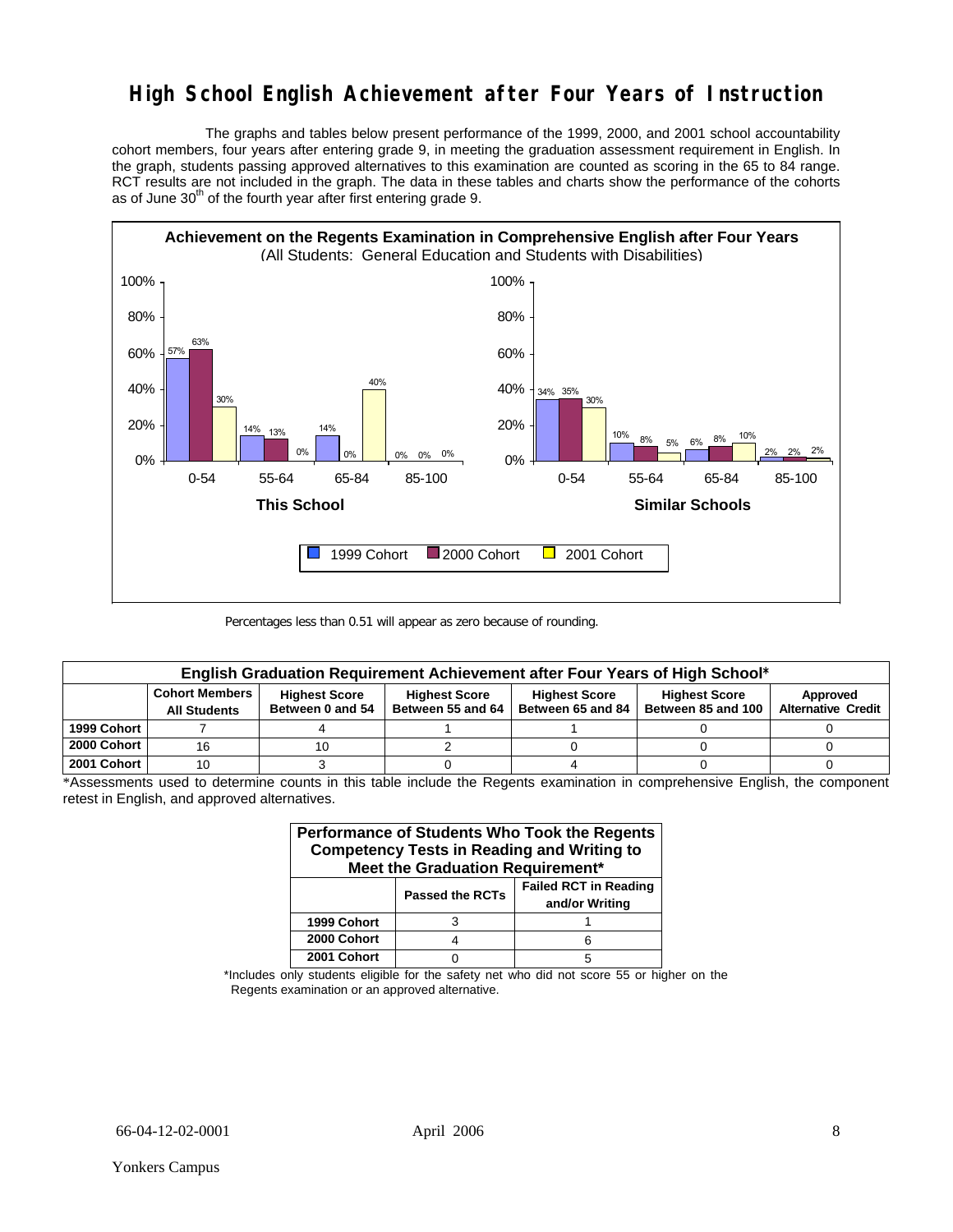# **High School Mathematics Achievement after Four Years of Instruction**

The graphs and tables below present performance of the 1999, 2000, and 2001 school accountability cohort members, four years after entering grade 9, in meeting the graduation assessment requirement in mathematics. In the graph, students passing approved alternatives to these examinations are counted as scoring in the 65 to 84 range. RCT results are not included in the graph. The data in these tables and charts show the performance of the cohorts as of June  $30<sup>th</sup>$  of the fourth year after first entering grade 9.



Percentages less than 0.51 will appear as zero because of rounding.

|              | Mathematics Graduation Requirement Achievement after Four Years of High School* |                      |                      |                      |                                                                           |          |  |  |  |  |
|--------------|---------------------------------------------------------------------------------|----------------------|----------------------|----------------------|---------------------------------------------------------------------------|----------|--|--|--|--|
|              | <b>Cohort Members</b>                                                           | <b>Highest Score</b> | <b>Highest Score</b> | <b>Highest Score</b> | <b>Highest Score</b>                                                      | Approved |  |  |  |  |
|              | <b>All Students</b>                                                             | Between 0 and 54     |                      |                      | Between 55 and 64 Between 65 and 84 Between 85 and 100 Alternative Credit |          |  |  |  |  |
| 1999 Cohort  |                                                                                 |                      |                      |                      |                                                                           |          |  |  |  |  |
| l2000 Cohort | 16                                                                              | 15                   |                      |                      |                                                                           |          |  |  |  |  |
| l2001 Cohort | 10                                                                              |                      |                      |                      |                                                                           |          |  |  |  |  |

<sup>\*</sup>Assessments used to determine counts in this table include a Regents examination in mathematics, the component retest in mathematics and approved alternatives.

| <b>Performance of Students Who Took the Regents</b><br><b>Competency Test in Mathematics to Meet the</b><br><b>Graduation Requirement*</b> |                                                                   |  |  |  |  |  |  |  |  |
|--------------------------------------------------------------------------------------------------------------------------------------------|-------------------------------------------------------------------|--|--|--|--|--|--|--|--|
|                                                                                                                                            | <b>Failed at Least</b><br><b>Passed the RCT</b><br><b>One RCT</b> |  |  |  |  |  |  |  |  |
| 1999 Cohort                                                                                                                                |                                                                   |  |  |  |  |  |  |  |  |
| 2000 Cohort                                                                                                                                | 14                                                                |  |  |  |  |  |  |  |  |
| 2001 Cohort                                                                                                                                |                                                                   |  |  |  |  |  |  |  |  |

\*Includes only students eligible for the safety net who did not score 55 or higher on the Regents examination or an approved alternative.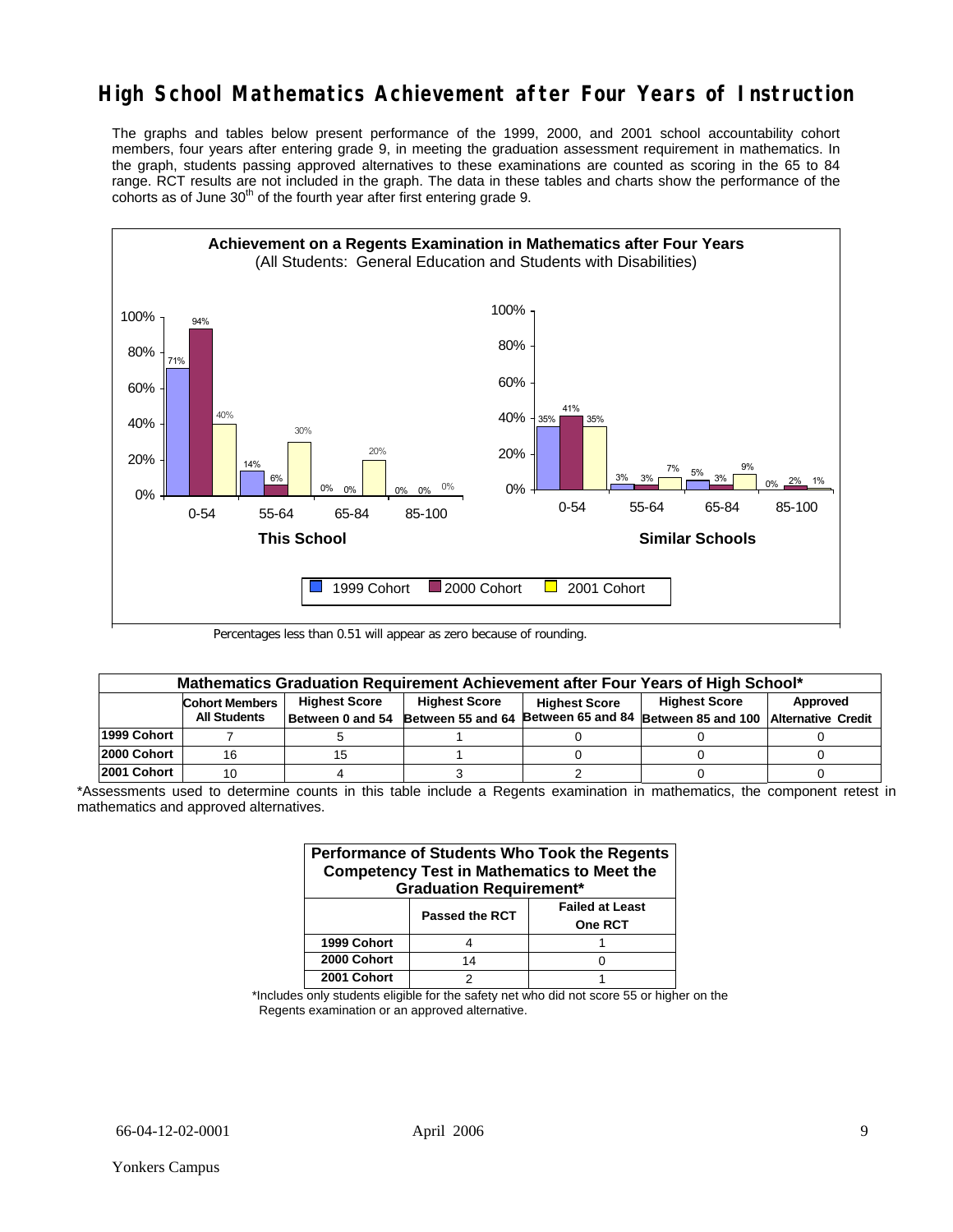## **Cohort Graduation Rates**

 Students were counted as graduates if they earned a local diploma with or without a Regents endorsement by August 31<sup>st</sup> of the fourth year after first entering grade 9. The graduation-rate cohort includes students who transferred to general education development (GED) programs. These students were not counted in the 1998, 1999, and 2000 school accountability cohorts for English and mathematics.



Percentages less than 0.51 will appear as zero because of rounding.

| <b>Cohort Graduation Rates</b> |                                  |                                |                                                                    |                            |  |  |  |  |  |
|--------------------------------|----------------------------------|--------------------------------|--------------------------------------------------------------------|----------------------------|--|--|--|--|--|
|                                | <b>Cohort</b><br>Members*<br>(a) | <b>Transfers to GED</b><br>(b) | <b>Graduation Rate</b><br><b>Cohort</b><br><b>Members</b><br>(a+b) | <b>Number</b><br>Graduated |  |  |  |  |  |
| 1998 Cohort                    |                                  |                                |                                                                    |                            |  |  |  |  |  |
| 1999 Cohort                    |                                  |                                |                                                                    |                            |  |  |  |  |  |
| 2000 Cohort                    | 14                               |                                |                                                                    |                            |  |  |  |  |  |

\*Count as of August  $31<sup>st</sup>$  of the fourth year after first entering grade 9.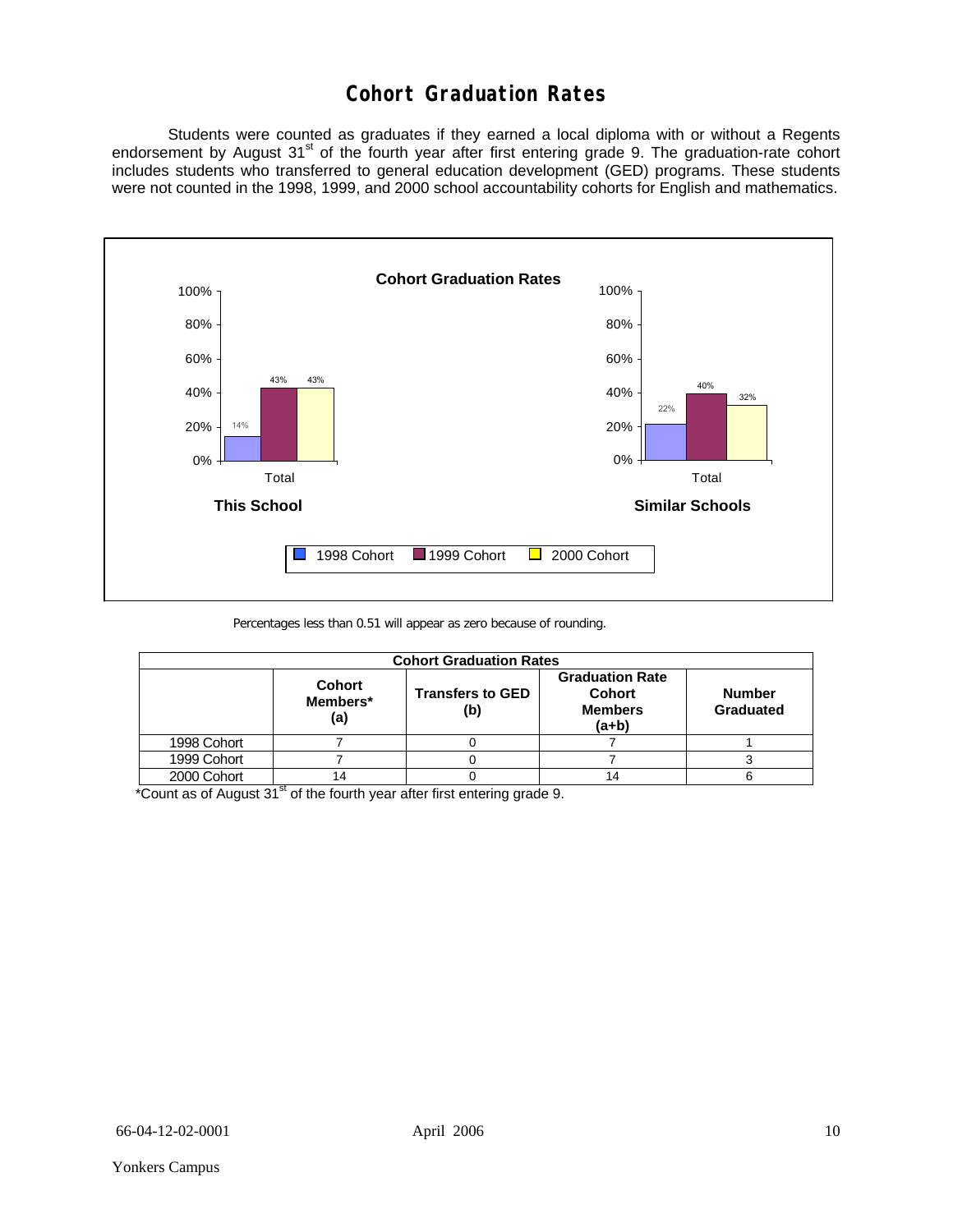# **Analysis of Student Subgroup Performance**

Historically, on State assessments the average performance of Black, Hispanic, and Native American students has been lower than that of White and Asian students. Similarly, students from lowincome families have not performed as well as those from higher income families. A high priority of the Board of Regents is to eliminate these gaps in student performance. In addition, Title I of the federal Elementary and Secondary Education Act includes explicit requirements "to ensure that students served by Title I are given the same opportunity to achieve to high standards and are held to the same high expectations as all students in each State."

This section of the school report card provides performance data for two years by racial/ethnic group, disability status, gender, English proficiency status, income level, and migrant status. The purpose of the student subgroup analyses is to determine if students who perform below the standards in any school tend to fall into particular groups, such as minority students, limited English proficient students, or economically disadvantaged students. If these analyses provide evidence that students in one of the groups achieve at a lower level than other students, the school and community should examine the reasons for this lower performance and make necessary changes in curriculum, instruction, and student support services to remedy these performance gaps. If your school did not report data for the 2004–05 school year for a subject and grade, a table showing data for subgroups in that subject and grade will not be included in the *Analysis*.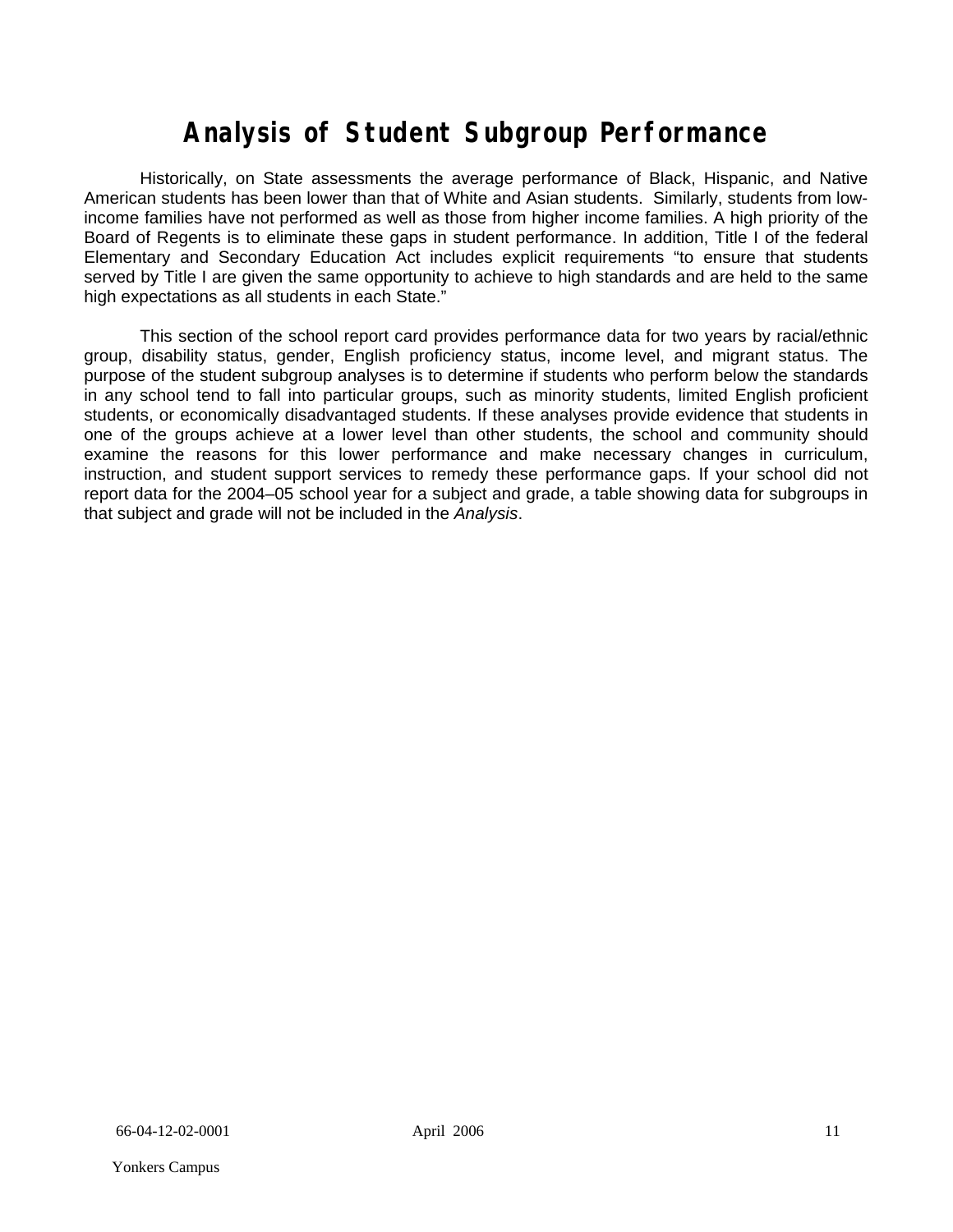### English Language Arts

|                                              |                |         | ັ<br>2003-04                                                      |    | 2004-05       |                                                                   |         |       |  |
|----------------------------------------------|----------------|---------|-------------------------------------------------------------------|----|---------------|-------------------------------------------------------------------|---------|-------|--|
| <b>Student Subgroup</b>                      | <b>Total</b>   |         | <b>Percentages of Tested</b><br><b>Students Scoring at Levels</b> |    | <b>Total</b>  | <b>Percentages of Tested</b><br><b>Students Scoring at Levels</b> |         |       |  |
|                                              | <b>Tested</b>  | $2 - 4$ | $3 - 4$                                                           | 4  | <b>Tested</b> | $2 - 4$                                                           | $3 - 4$ | 4     |  |
| <b>Results by Race/Ethnicity</b>             |                |         |                                                                   |    |               |                                                                   |         |       |  |
| American Indian/Alaskan Native               | $\mathbf 0$    | 0%      | 0%                                                                | 0% | $\Omega$      | 0%                                                                | 0%      | 0%    |  |
| <b>Black</b>                                 | 6              | s       | s                                                                 | s  | 13            | 46%                                                               | 8%      | 0%    |  |
| Hispanic                                     | $\overline{2}$ | s       | s                                                                 | s  | 9             | s                                                                 | s       | s     |  |
| Asian or Pacific Islander                    | 1              | s       | ${\bf s}$                                                         | s  | 0             | 0%                                                                | 0%      | 0%    |  |
| White                                        | 0              | 0%      | 0%                                                                | 0% | 1             | s                                                                 | s       | s     |  |
| Total                                        | 9              | 56%     | 0%                                                                | 0% | 23            | 52%                                                               | 4%      | $0\%$ |  |
| Small Group Totals (s)                       | 9              | 56%     | 0%                                                                | 0% | 10            | 60%                                                               | 0%      | 0%    |  |
| <b>Results by Disability Status</b>          |                |         |                                                                   |    |               |                                                                   |         |       |  |
| General-education students                   | 0              | 0%      | 0%                                                                | 0% | $\mathbf 0$   | 0%                                                                | 0%      | 0%    |  |
| Students with disabilities                   | 9              | 56%     | 0%                                                                | 0% | 23            | 52%                                                               | 4%      | 0%    |  |
| Total                                        | 9              | 56%     | 0%                                                                | 0% | 23            | 52%                                                               | 4%      | 0%    |  |
| <b>Results by Gender</b>                     |                |         |                                                                   |    |               |                                                                   |         |       |  |
| Female                                       | 5              | s       | s                                                                 | s  | 11            | 55%                                                               | 9%      | 0%    |  |
| Male                                         | 4              | s       | s                                                                 | s  | 12            | 50%                                                               | 0%      | 0%    |  |
| Total                                        | 9              | 56%     | 0%                                                                | 0% | 23            | 52%                                                               | 4%      | 0%    |  |
| <b>Results by English Proficiency Status</b> |                |         |                                                                   |    |               |                                                                   |         |       |  |
| English proficient                           | 9              | 56%     | 0%                                                                | 0% | 23            | 52%                                                               | 4%      | 0%    |  |
| Limited English proficient                   | 0              | 0%      | 0%                                                                | 0% | $\mathbf 0$   | 0%                                                                | 0%      | 0%    |  |
| Total                                        | 9              | 56%     | 0%                                                                | 0% | 23            | 52%                                                               | 4%      | 0%    |  |
| <b>Results by Income Level</b>               |                |         |                                                                   |    |               |                                                                   |         |       |  |
| Economically disadvantaged                   | 9              | 56%     | 0%                                                                | 0% | 23            | 52%                                                               | 4%      | 0%    |  |
| Not disadvantaged                            | $\mathbf 0$    | 0%      | 0%                                                                | 0% | $\mathbf 0$   | 0%                                                                | 0%      | 0%    |  |
| Total                                        | 9              | 56%     | 0%                                                                | 0% | 23            | 52%                                                               | 4%      | 0%    |  |
| <b>Results by Migrant Status</b>             |                |         |                                                                   |    |               |                                                                   |         |       |  |
| Migrant family                               | 0              | 0%      | 0%                                                                | 0% | 0             | 0%                                                                | 0%      | 0%    |  |
| Not migrant family                           | 9              | 56%     | 0%                                                                | 0% | 23            | 52%                                                               | 4%      | 0%    |  |
| Total                                        | 9              | 56%     | 0%                                                                | 0% | 23            | 52%                                                               | 4%      | 0%    |  |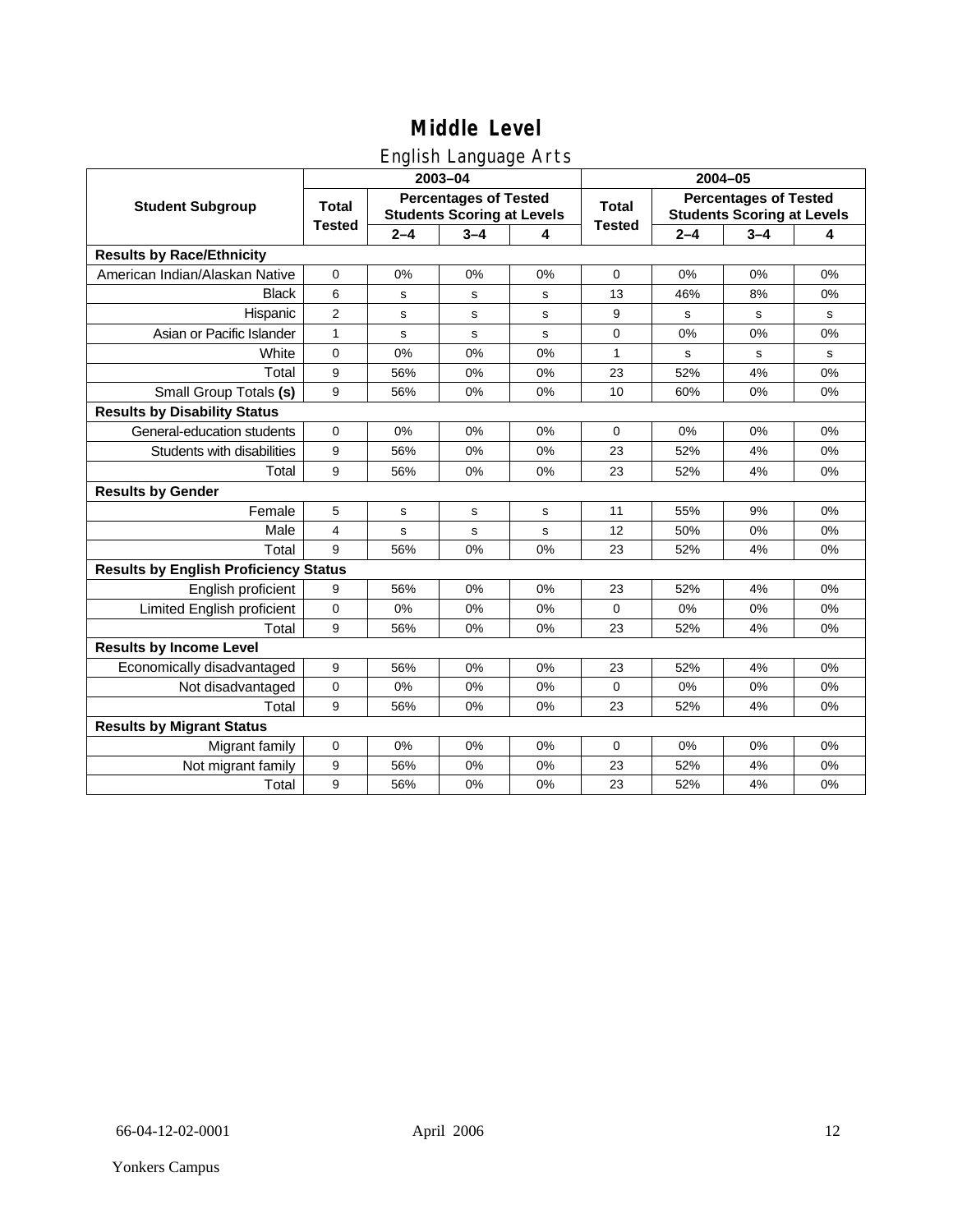### Mathematics

|                                              |               |         | 2003-04                                                           |    | 2004-05       |                                                                   |         |    |  |
|----------------------------------------------|---------------|---------|-------------------------------------------------------------------|----|---------------|-------------------------------------------------------------------|---------|----|--|
| <b>Student Subgroup</b>                      | <b>Total</b>  |         | <b>Percentages of Tested</b><br><b>Students Scoring at Levels</b> |    | <b>Total</b>  | <b>Percentages of Tested</b><br><b>Students Scoring at Levels</b> |         |    |  |
|                                              | <b>Tested</b> | $2 - 4$ | $3 - 4$                                                           | 4  | <b>Tested</b> | $2 - 4$                                                           | $3 - 4$ | 4  |  |
| <b>Results by Race/Ethnicity</b>             |               |         |                                                                   |    |               |                                                                   |         |    |  |
| American Indian/Alaskan Native               | 0             | 0%      | 0%                                                                | 0% | $\Omega$      | 0%                                                                | 0%      | 0% |  |
| <b>Black</b>                                 | 9             | 56%     | 0%                                                                | 0% | 11            | s                                                                 | s       | s  |  |
| Hispanic                                     | 4             | s       | s                                                                 | s  | 12            | 8%                                                                | 0%      | 0% |  |
| Asian or Pacific Islander                    | $\mathbf{1}$  | s       | $\mathbf s$                                                       | s  | $\mathbf 0$   | 0%                                                                | 0%      | 0% |  |
| White                                        | 0             | 0%      | 0%                                                                | 0% | 1             | s                                                                 | s       | s  |  |
| Total                                        | 14            | 36%     | 0%                                                                | 0% | 24            | 13%                                                               | 0%      | 0% |  |
| Small Group Totals (s)                       | 5             | 0%      | 0%                                                                | 0% | 12            | 17%                                                               | 0%      | 0% |  |
| <b>Results by Disability Status</b>          |               |         |                                                                   |    |               |                                                                   |         |    |  |
| General-education students                   | $\Omega$      | 0%      | 0%                                                                | 0% | $\Omega$      | 0%                                                                | 0%      | 0% |  |
| Students with disabilities                   | 14            | 36%     | 0%                                                                | 0% | 24            | 13%                                                               | 0%      | 0% |  |
| Total                                        | 14            | 36%     | 0%                                                                | 0% | 24            | 13%                                                               | 0%      | 0% |  |
| <b>Results by Gender</b>                     |               |         |                                                                   |    |               |                                                                   |         |    |  |
| Female                                       | 8             | 50%     | 0%                                                                | 0% | 10            | 10%                                                               | 0%      | 0% |  |
| Male                                         | 6             | 17%     | 0%                                                                | 0% | 14            | 14%                                                               | 0%      | 0% |  |
| Total                                        | 14            | 36%     | 0%                                                                | 0% | 24            | 13%                                                               | 0%      | 0% |  |
| <b>Results by English Proficiency Status</b> |               |         |                                                                   |    |               |                                                                   |         |    |  |
| English proficient                           | 14            | 36%     | 0%                                                                | 0% | 24            | 13%                                                               | 0%      | 0% |  |
| Limited English proficient                   | $\Omega$      | 0%      | 0%                                                                | 0% | $\Omega$      | 0%                                                                | 0%      | 0% |  |
| Total                                        | 14            | 36%     | 0%                                                                | 0% | 24            | 13%                                                               | 0%      | 0% |  |
| <b>Results by Income Level</b>               |               |         |                                                                   |    |               |                                                                   |         |    |  |
| Economically disadvantaged                   | 14            | 36%     | 0%                                                                | 0% | 24            | 13%                                                               | 0%      | 0% |  |
| Not disadvantaged                            | 0             | 0%      | 0%                                                                | 0% | $\Omega$      | 0%                                                                | 0%      | 0% |  |
| Total                                        | 14            | 36%     | 0%                                                                | 0% | 24            | 13%                                                               | 0%      | 0% |  |
| <b>Results by Migrant Status</b>             |               |         |                                                                   |    |               |                                                                   |         |    |  |
| Migrant family                               | 0             | 0%      | 0%                                                                | 0% | $\mathbf 0$   | 0%                                                                | 0%      | 0% |  |
| Not migrant family                           | 14            | 36%     | 0%                                                                | 0% | 24            | 13%                                                               | 0%      | 0% |  |
| Total                                        | 14            | 36%     | 0%                                                                | 0% | 24            | 13%                                                               | 0%      | 0% |  |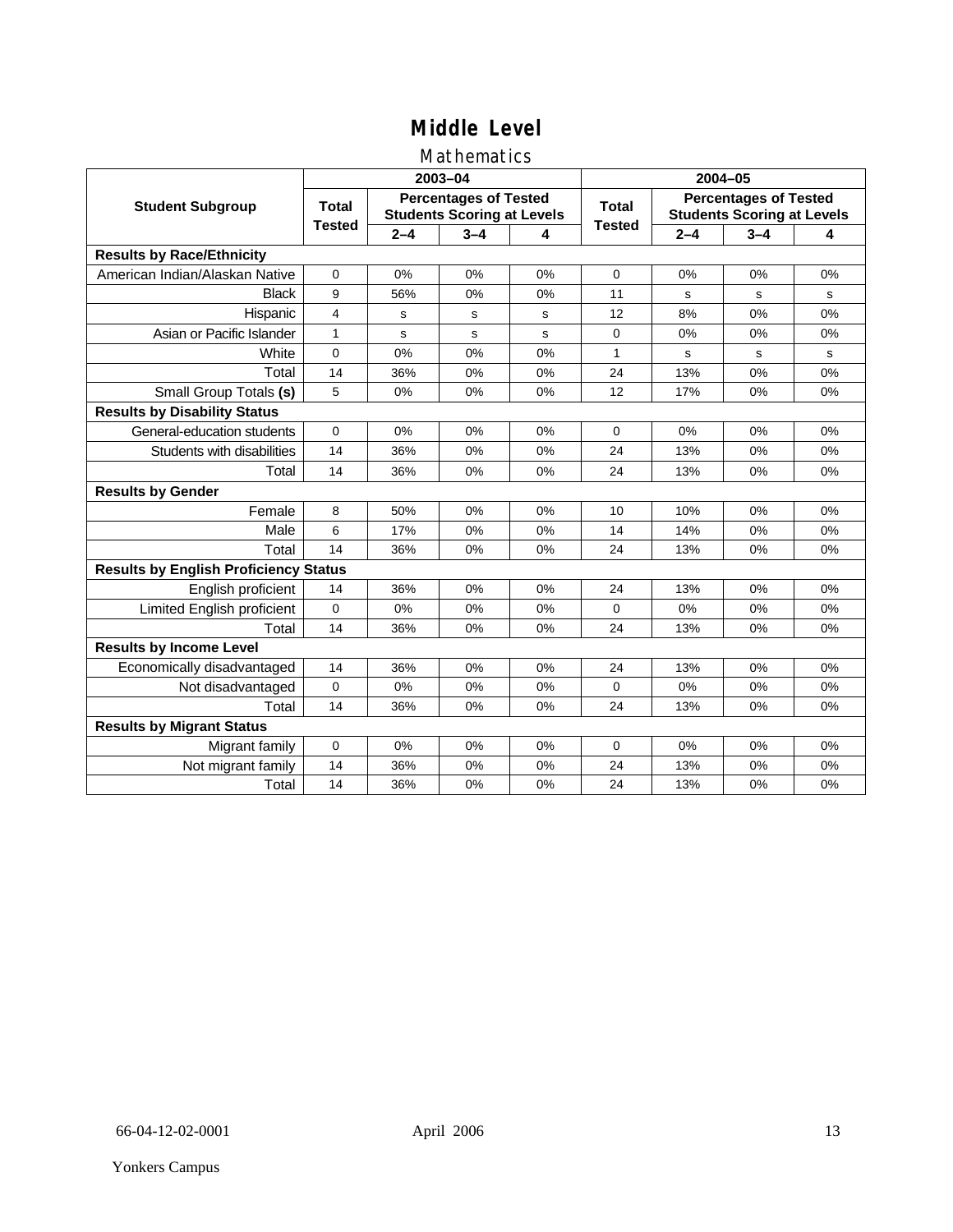### **Science**

|                                              |               | 2003-04   |                                                                   |       | 2004-05        |                                                                   |         |    |
|----------------------------------------------|---------------|-----------|-------------------------------------------------------------------|-------|----------------|-------------------------------------------------------------------|---------|----|
| <b>Student Subgroup</b>                      | <b>Total</b>  |           | <b>Percentages of Tested</b><br><b>Students Scoring at Levels</b> |       | <b>Total</b>   | <b>Percentages of Tested</b><br><b>Students Scoring at Levels</b> |         |    |
|                                              | <b>Tested</b> | $2 - 4$   | $3 - 4$                                                           | 4     | <b>Tested</b>  | $2 - 4$                                                           | $3 - 4$ | 4  |
| <b>Results by Race/Ethnicity</b>             |               |           |                                                                   |       |                |                                                                   |         |    |
| American Indian/Alaskan Native               | $\Omega$      | 0%        | 0%                                                                | 0%    | $\Omega$       | 0%                                                                | 0%      | 0% |
| <b>Black</b>                                 | 5             | s         | s                                                                 | s     | 10             | 70%                                                               | 10%     | 0% |
| Hispanic                                     | 2             | s         | s                                                                 | s     | $\overline{7}$ | s                                                                 | s       | s  |
| Asian or Pacific Islander                    | $\mathbf{1}$  | s         | s                                                                 | s     | 0              | 0%                                                                | $0\%$   | 0% |
| White                                        | 0             | 0%        | 0%                                                                | $0\%$ | 1              | $\mathbf s$                                                       | s       | s  |
| Total                                        | 8             | 100%      | 38%                                                               | 0%    | 18             | 78%                                                               | 33%     | 0% |
| Small Group Totals (s)                       | 8             | 100%      | 38%                                                               | $0\%$ | 8              | 88%                                                               | 63%     | 0% |
| <b>Results by Disability Status</b>          |               |           |                                                                   |       |                |                                                                   |         |    |
| General-education students                   | $\Omega$      | 0%        | 0%                                                                | 0%    | $\Omega$       | 0%                                                                | 0%      | 0% |
| Students with disabilities                   | 8             | 100%      | 38%                                                               | 0%    | 18             | 78%                                                               | 33%     | 0% |
| Total                                        | 8             | 100%      | 38%                                                               | 0%    | 18             | 78%                                                               | 33%     | 0% |
| <b>Results by Gender</b>                     |               |           |                                                                   |       |                |                                                                   |         |    |
| Female                                       | 4             | ${\tt s}$ | $\mathbf s$                                                       | s     | 8              | 75%                                                               | 50%     | 0% |
| Male                                         | 4             | s         | s                                                                 | s     | 10             | 80%                                                               | 20%     | 0% |
| Total                                        | 8             | 100%      | 38%                                                               | 0%    | 18             | 78%                                                               | 33%     | 0% |
| <b>Results by English Proficiency Status</b> |               |           |                                                                   |       |                |                                                                   |         |    |
| English proficient                           | 8             | 100%      | 38%                                                               | 0%    | 18             | 78%                                                               | 33%     | 0% |
| Limited English proficient                   | $\Omega$      | $0\%$     | 0%                                                                | $0\%$ | 0              | 0%                                                                | 0%      | 0% |
| Total                                        | 8             | 100%      | 38%                                                               | 0%    | 18             | 78%                                                               | 33%     | 0% |
| <b>Results by Income Level</b>               |               |           |                                                                   |       |                |                                                                   |         |    |
| Economically disadvantaged                   | 8             | 100%      | 38%                                                               | 0%    | 18             | 78%                                                               | 33%     | 0% |
| Not disadvantaged                            | 0             | 0%        | 0%                                                                | 0%    | 0              | 0%                                                                | 0%      | 0% |
| Total                                        | 8             | 100%      | 38%                                                               | 0%    | 18             | 78%                                                               | 33%     | 0% |
| <b>Results by Migrant Status</b>             |               |           |                                                                   |       |                |                                                                   |         |    |
| Migrant family                               | 0             | 0%        | 0%                                                                | 0%    | 0              | 0%                                                                | 0%      | 0% |
| Not migrant family                           | 8             | 100%      | 38%                                                               | 0%    | 18             | 78%                                                               | 33%     | 0% |
| Total                                        | 8             | 100%      | 38%                                                               | 0%    | 18             | 78%                                                               | 33%     | 0% |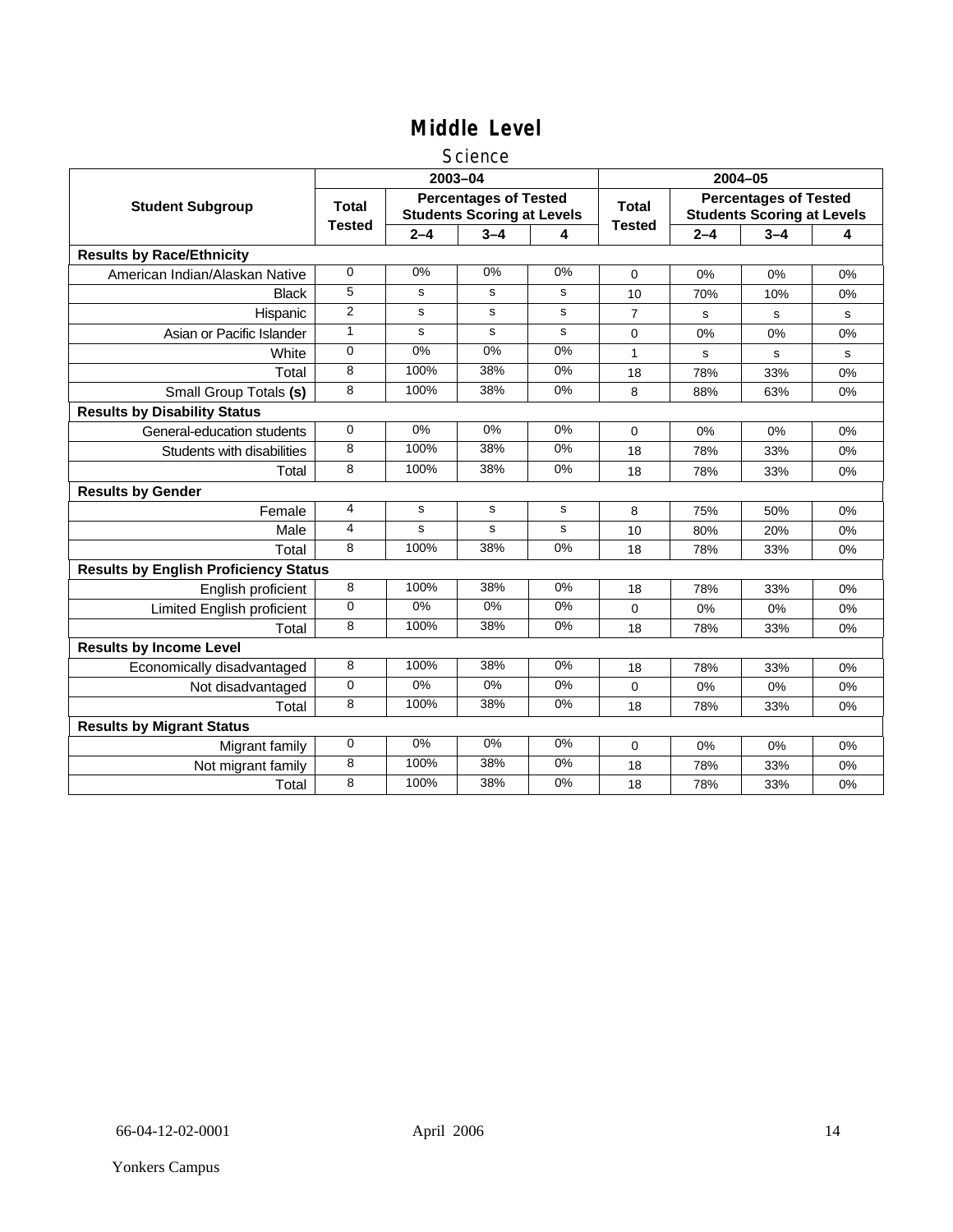### **2000 and 2001 High School Cohorts**

General-education students who first entered ninth grade in 2000 or 2001 must score 55 or higher on Regents English and mathematics examinations to graduate. During the phase-in of the Regents examination graduation requirements, all students (with district board of education approval) may qualify for a local diploma by earning a score of 55–64 on the required Regents examinations; a score of 65 or higher is required for a Regents diploma. Students with disabilities and certain students with a Section 504 Accommodation Plan may qualify for a local diploma by passing Regents competency tests. The data in these tables show the performance of the cohorts as of June 30<sup>th</sup> of the fourth year after first entering grade 9.

#### **Performance on the English Assessment Requirement for Graduation**

|                                              |                 |                                                    | 2000 Cohort               |                          |                |                 | 2001 Cohort       |                          |                |                |
|----------------------------------------------|-----------------|----------------------------------------------------|---------------------------|--------------------------|----------------|-----------------|-------------------|--------------------------|----------------|----------------|
|                                              |                 |                                                    |                           | <b>Count of Students</b> | <b>Percent</b> |                 |                   | <b>Count of Students</b> |                | <b>Percent</b> |
|                                              |                 |                                                    | by Score                  |                          | <b>Meeting</b> | <b>Students</b> | by Score          |                          |                | <b>Meeting</b> |
| <b>Student Subgroup</b>                      | <b>Students</b> | <b>Regents</b><br>Pass-                            |                           | Gradu-                   | in             | <b>Regents</b>  |                   | Pass-                    | Gradua-        |                |
|                                              | in Cohort       | $55 -$<br>$65 -$<br>ed<br><b>RCTs</b><br>64<br>100 | ation<br>Require-<br>ment | <b>Cohort</b>            | $55 -$<br>64   | $65 -$<br>100   | ed<br><b>RCTs</b> | tion<br>Require-<br>ment |                |                |
| <b>Results by Race/Ethnicity</b>             |                 |                                                    |                           |                          |                |                 |                   |                          |                |                |
| American Indian/Alaskan Native               | 0               | 0                                                  | $\mathbf 0$               | 0                        | 0%             | 0               | 0                 | $\mathbf 0$              | 0              | 0%             |
| <b>Black</b>                                 | 11              | $\Omega$                                           | $\Omega$                  | 3                        | 27%            | 8               | s                 | s                        | s              | s              |
| Hispanic                                     | $\overline{4}$  | S                                                  | s                         | s                        | s              | 2               | s                 | s                        | s              | s              |
| Asian or Pacific Islander                    | $\mathbf 0$     | $\mathbf 0$                                        | $\Omega$                  | $\overline{0}$           | 0%             | 0               | $\mathbf 0$       | $\Omega$                 | $\overline{0}$ | 0%             |
| White                                        | $\mathbf{1}$    | s                                                  | $\mathbf s$               | s                        | s              | 0               | 0                 | $\mathbf 0$              | 0              | 0%             |
| Total                                        | 16              | $\overline{2}$                                     | $\mathbf 0$               | $\overline{4}$           | 38%            | 10              | $\mathsf 0$       | 4                        | 0              | 40%            |
| Small Group Totals (s)                       | 5               | $\overline{2}$                                     | $\mathbf 0$               | 1                        | 60%            | 10              | 0                 | 4                        | $\overline{0}$ | 40%            |
| <b>Results by Disability Status</b>          |                 |                                                    |                           |                          |                |                 |                   |                          |                |                |
| General-education students                   | 0               | 0                                                  | $\mathbf 0$               | 0                        | 0%             | 0               | 0                 | $\mathbf 0$              | $\mathbf 0$    | 0%             |
| Students with disabilities                   | 16              | 2                                                  | $\mathbf 0$               | 4                        | 38%            | 10              | 0                 | 4                        | 0              | 40%            |
| Total                                        | 16              | 2                                                  | 0                         | 4                        | 38%            | 10              | 0                 | 4                        | 0              | 40%            |
| <b>Results by Gender</b>                     |                 |                                                    |                           |                          |                |                 |                   |                          |                |                |
| Female                                       | 4               | s                                                  | s                         | s                        | $\mathbf{s}$   | 6               | s                 | s                        | s              | s              |
| Male                                         | 12              | S                                                  | $\mathbf s$               | s                        | s              | 4               | s                 | s                        | s              | s              |
| Total                                        | 16              | $\overline{2}$                                     | 0                         | 4                        | 38%            | 10              | $\overline{0}$    | 4                        | 0              | 40%            |
| <b>Results by English Proficiency Status</b> |                 |                                                    |                           |                          |                |                 |                   |                          |                |                |
| English proficient                           | 16              | 2                                                  | 0                         | 4                        | 38%            | 10              | 0                 | 4                        | 0              | 40%            |
| Limited English proficient                   | 0               | 0                                                  | $\mathbf 0$               | 0                        | 0%             | 0               | 0                 | 0                        | 0              | 0%             |
| Total                                        | 16              | $\overline{2}$                                     | 0                         | 4                        | 38%            | 10              | $\Omega$          | 4                        | $\Omega$       | 40%            |
| <b>Results by Income Level</b>               |                 |                                                    |                           |                          |                |                 |                   |                          |                |                |
| Economically disadvantaged                   | 0               | $\pmb{0}$                                          | $\mathbf 0$               | 0                        | 0%             | 0               | 0                 | $\mathbf 0$              | 0              | 0%             |
| Not disadvantaged                            | 16              | $\overline{c}$                                     | $\mathbf 0$               | 4                        | 38%            | 10              | $\mathbf 0$       | 4                        | 0              | 40%            |
| Total                                        | 16              | $\overline{2}$                                     | $\Omega$                  | 4                        | 38%            | 10              | $\Omega$          | 4                        | $\overline{0}$ | 40%            |
| <b>Results by Migrant Status</b>             |                 |                                                    |                           |                          |                |                 |                   |                          |                |                |
| Migrant family                               | 0               | 0                                                  | 0                         | 0                        | 0%             | 0               | 0                 | 0                        | 0              | 0%             |
| Not migrant family                           | 16              | 2                                                  | $\mathbf 0$               | 4                        | 38%            | 10              | 0                 | 4                        | 0              | 40%            |
| Total                                        | 16              | $\overline{2}$                                     | $\mathbf 0$               | $\overline{4}$           | 38%            | 10              | 0                 | 4                        | 0              | 40%            |

### **after Four Years of High School**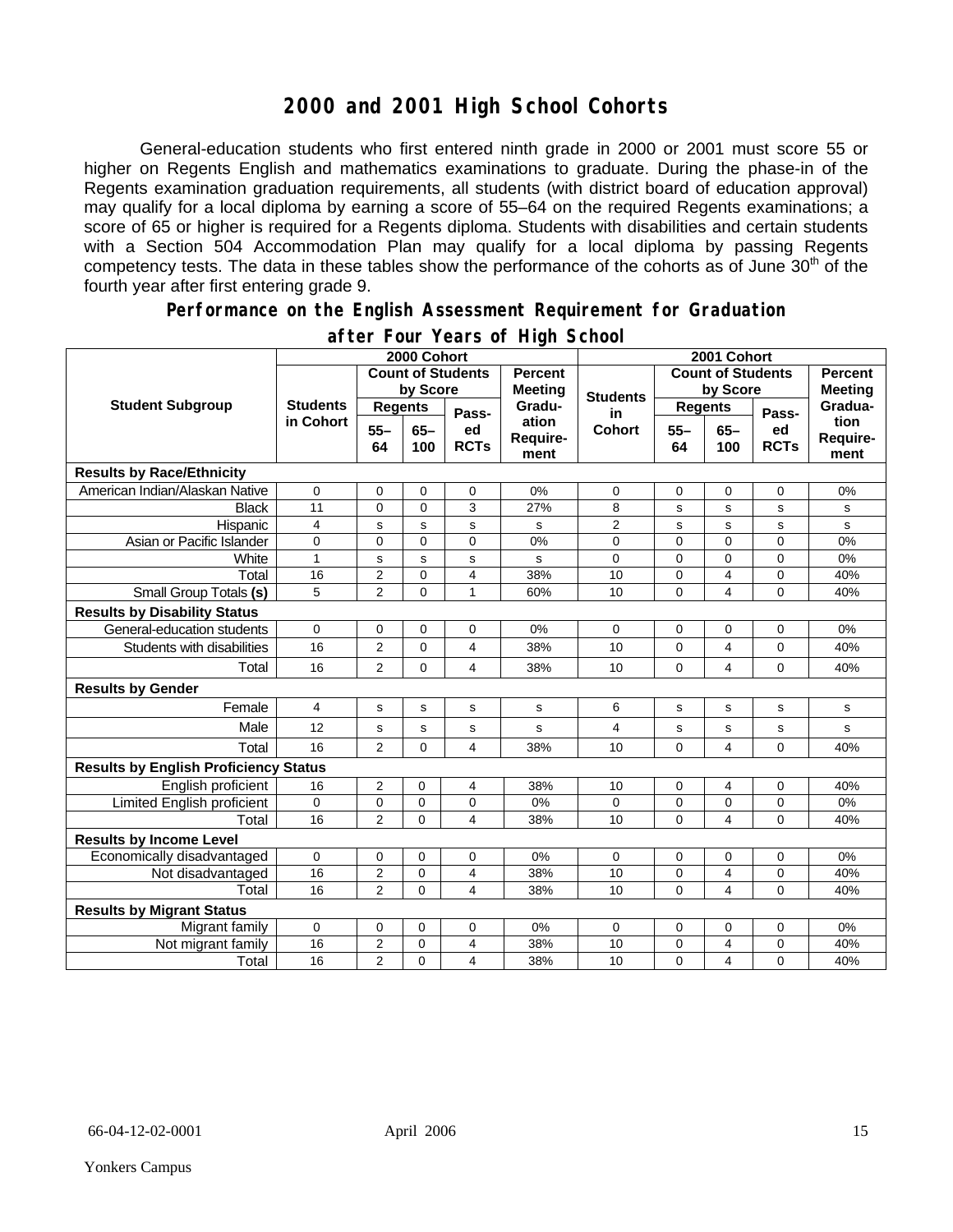### **Performance on the Mathematics Assessment Requirement for Graduation after Four Years of High School**

|                                              | $a$ and $b$ and $c$ and $c$ and $c$ and $c$ and $c$ and $c$ and $c$ and $c$ and $c$ and $c$ and $c$ and $c$ and $c$ and $c$ and $c$ and $c$ and $c$ and $c$ and $c$ and $c$ and $c$ and $c$ and $c$ and $c$ and $c$ and $c$ a<br>2000 Cohort |                          |             |             |                                  | 2001 Cohort     |                          |                         |                                  |              |  |
|----------------------------------------------|----------------------------------------------------------------------------------------------------------------------------------------------------------------------------------------------------------------------------------------------|--------------------------|-------------|-------------|----------------------------------|-----------------|--------------------------|-------------------------|----------------------------------|--------------|--|
| <b>Student Subgroup</b>                      |                                                                                                                                                                                                                                              | <b>Count of Students</b> |             |             | <b>Percent</b><br><b>Meeting</b> | <b>Students</b> | <b>Count of Students</b> |                         | <b>Percent</b><br><b>Meeting</b> |              |  |
|                                              | <b>Students</b><br>in.                                                                                                                                                                                                                       | by Score                 |             |             |                                  |                 | by Score                 |                         |                                  |              |  |
|                                              |                                                                                                                                                                                                                                              | <b>Regents</b>           |             | Pass-       | Gradu-                           | in              | Regents                  |                         | Pass-                            | Gradua-      |  |
|                                              | Cohort                                                                                                                                                                                                                                       | $55 -$                   | $65-$       | ed          | ation                            | <b>Cohort</b>   | $55 -$                   | $65-$                   | ed                               | tion         |  |
|                                              |                                                                                                                                                                                                                                              | 64                       | 100         | <b>RCTs</b> | Require-                         |                 | 64                       | 100                     | <b>RCTs</b>                      | Require-     |  |
| <b>Results by Race/Ethnicity</b>             |                                                                                                                                                                                                                                              |                          |             |             | ment                             |                 |                          |                         |                                  | ment         |  |
|                                              |                                                                                                                                                                                                                                              |                          |             |             |                                  |                 |                          |                         |                                  |              |  |
| American Indian/Alaskan Native               | 0                                                                                                                                                                                                                                            | $\mathbf 0$              | $\mathbf 0$ | $\mathbf 0$ | 0%                               | $\mathbf 0$     | 0                        | $\mathbf 0$             | $\mathbf 0$                      | 0%           |  |
| <b>Black</b>                                 | 11                                                                                                                                                                                                                                           | $\mathbf 0$              | $\Omega$    | 11          | 100%                             | 8               | s                        | s                       | s                                | s            |  |
| Hispanic                                     | $\overline{4}$                                                                                                                                                                                                                               | s                        | s           | s           | s                                | $\overline{2}$  | s                        | s                       | s                                | s            |  |
| Asian or Pacific Islander                    | $\overline{0}$                                                                                                                                                                                                                               | $\mathbf 0$              | $\Omega$    | $\Omega$    | 0%                               | $\Omega$        | $\overline{0}$           | $\overline{0}$          | $\Omega$                         | 0%           |  |
| White                                        | $\mathbf{1}$                                                                                                                                                                                                                                 | s                        | s           | s           | s                                | $\Omega$        | $\Omega$                 | $\Omega$                | $\Omega$                         | 0%           |  |
| Total                                        | 16                                                                                                                                                                                                                                           | $\mathbf{1}$             | $\mathbf 0$ | 14          | 94%                              | 10              | 3                        | $\overline{c}$          | $\overline{2}$                   | 70%          |  |
| Small Group Totals (s)                       | 5                                                                                                                                                                                                                                            | 1                        | $\Omega$    | 3           | 80%                              | 10              | 3                        | $\overline{2}$          | $\overline{2}$                   | 70%          |  |
|                                              | <b>Results by Disability Status</b>                                                                                                                                                                                                          |                          |             |             |                                  |                 |                          |                         |                                  |              |  |
| General-education students                   | 0                                                                                                                                                                                                                                            | $\mathbf 0$              | 0           | 0           | 0%                               | 0               | 0                        | 0                       | 0                                | 0%           |  |
| Students with disabilities                   | 16                                                                                                                                                                                                                                           | $\mathbf{1}$             | $\mathbf 0$ | 14          | 94%                              | 10              | 3                        | $\overline{\mathbf{c}}$ | 2                                | 70%          |  |
| Total                                        | 16                                                                                                                                                                                                                                           | $\mathbf{1}$             | $\Omega$    | 14          | 94%                              | 10              | 3                        | 2                       | $\overline{2}$                   | 70%          |  |
| <b>Results by Gender</b>                     |                                                                                                                                                                                                                                              |                          |             |             |                                  |                 |                          |                         |                                  |              |  |
| Female                                       | 4                                                                                                                                                                                                                                            | $\mathbf s$              | $\mathbf s$ | s           | s                                | 6               | s                        | $\mathbf s$             | s                                | s            |  |
| Male                                         | 12                                                                                                                                                                                                                                           | s                        | s           | s           | s                                | 4               | s                        | $\mathbf s$             | s                                | $\mathbf{s}$ |  |
| Total                                        | 16                                                                                                                                                                                                                                           | 1                        | $\Omega$    | 14          | 94%                              | 10              | 3                        | 2                       | $\overline{2}$                   | 70%          |  |
| <b>Results by English Proficiency Status</b> |                                                                                                                                                                                                                                              |                          |             |             |                                  |                 |                          |                         |                                  |              |  |
| English proficient                           | 16                                                                                                                                                                                                                                           | $\mathbf{1}$             | $\mathbf 0$ | 14          | 94%                              | 10              | 3                        | 2                       | $\overline{2}$                   | 70%          |  |
| <b>Limited English proficient</b>            | $\mathbf 0$                                                                                                                                                                                                                                  | $\mathbf 0$              | $\mathbf 0$ | 0           | 0%                               | $\Omega$        | 0                        | $\mathbf 0$             | 0                                | 0%           |  |
| Total                                        | 16                                                                                                                                                                                                                                           | 1                        | $\Omega$    | 14          | 94%                              | 10              | 3                        | $\overline{2}$          | $\overline{2}$                   | 70%          |  |
| <b>Results by Income Level</b>               |                                                                                                                                                                                                                                              |                          |             |             |                                  |                 |                          |                         |                                  |              |  |
| Economically disadvantaged                   | 0                                                                                                                                                                                                                                            | $\mathbf 0$              | 0           | 0           | 0%                               | $\mathbf 0$     | $\mathbf 0$              | 0                       | 0                                | 0%           |  |
| Not disadvantaged                            | 16                                                                                                                                                                                                                                           | $\mathbf{1}$             | $\mathbf 0$ | 14          | 94%                              | 10              | 3                        | $\overline{2}$          | $\overline{\mathbf{c}}$          | 70%          |  |
| Total                                        | 16                                                                                                                                                                                                                                           | 1                        | $\Omega$    | 14          | 94%                              | 10              | 3                        | $\overline{2}$          | $\overline{2}$                   | 70%          |  |
| <b>Results by Migrant Status</b>             |                                                                                                                                                                                                                                              |                          |             |             |                                  |                 |                          |                         |                                  |              |  |
| Migrant family                               | $\mathbf 0$                                                                                                                                                                                                                                  | 0                        | 0           | 0           | 0%                               | $\mathbf 0$     | 0                        | 0                       | 0                                | 0%           |  |
| Not migrant family                           | 16                                                                                                                                                                                                                                           | $\mathbf{1}$             | 0           | 14          | 94%                              | 10              | 3                        | $\overline{2}$          | $\mathbf{2}$                     | 70%          |  |
| Total                                        | 16                                                                                                                                                                                                                                           | $\mathbf{1}$             | 0           | 14          | 94%                              | 10              | 3                        | 2                       | $\overline{2}$                   | 70%          |  |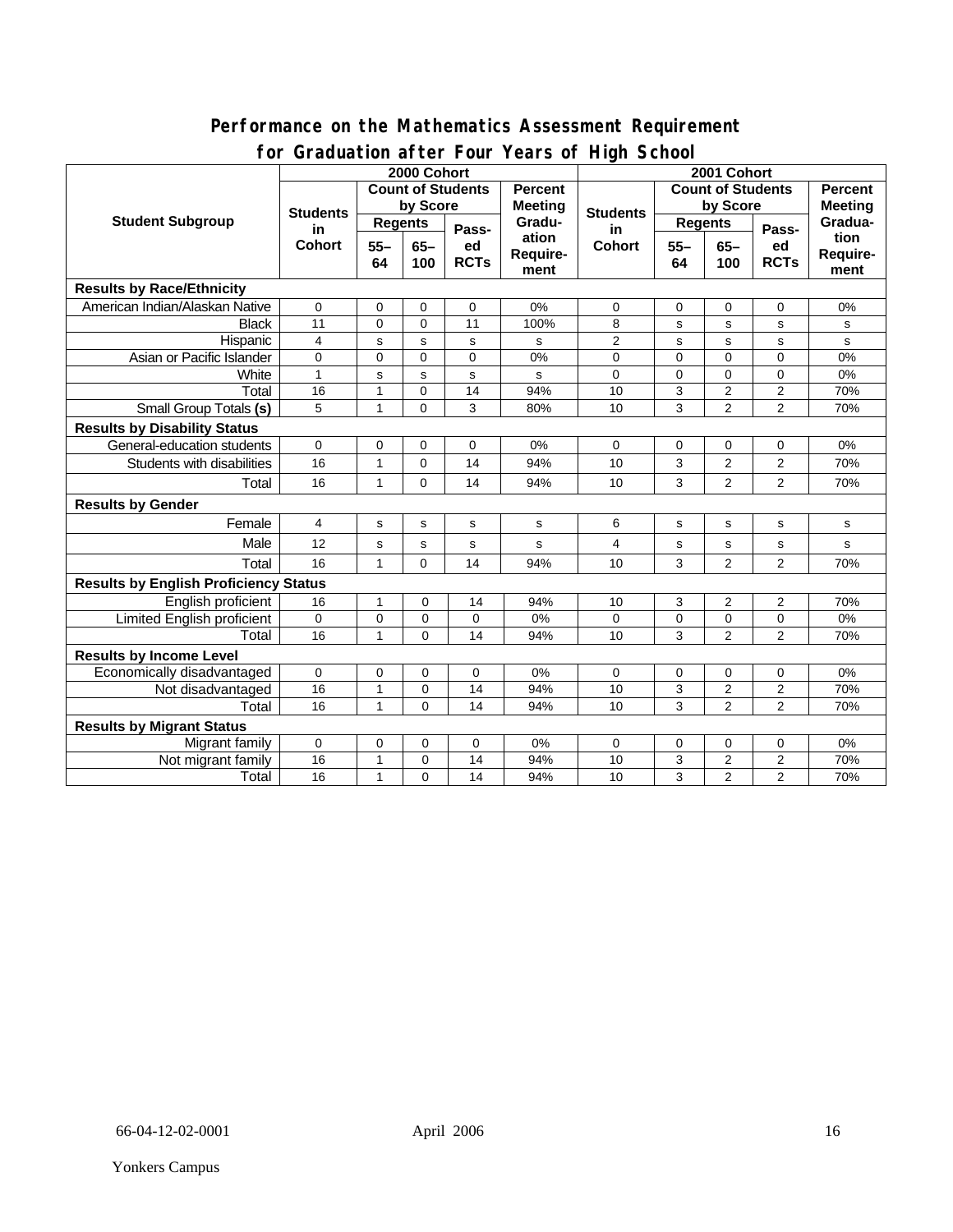### **Cohort Graduation Rates**

Students were counted as graduates if they earned a local diploma with or without a Regents endorsement by August 31<sup>st</sup> of the fourth year after first entering grade 9. The graduation-rate cohort includes students who transferred to general education development (GED) programs. These students were not counted in the district accountability cohort for English and mathematics.

|                                              | 1999 Cohort as of                       |                    | 2000 Cohort as of<br><b>August 31, 2004</b> |                    |  |  |  |  |  |  |
|----------------------------------------------|-----------------------------------------|--------------------|---------------------------------------------|--------------------|--|--|--|--|--|--|
|                                              | August 31, 2003                         |                    |                                             |                    |  |  |  |  |  |  |
| <b>Student Subgroup</b>                      | <b>Graduation</b><br><b>Rate Cohort</b> | Graduation<br>Rate | <b>Graduation</b><br><b>Rate Cohort</b>     | Graduation<br>Rate |  |  |  |  |  |  |
| <b>Results by Race/Ethnicity</b>             |                                         |                    |                                             |                    |  |  |  |  |  |  |
| American Indian/Alaskan Native               | 0                                       | 0%                 | 0                                           | 0%                 |  |  |  |  |  |  |
| <b>Black</b>                                 | 4                                       | s                  | 10                                          | s                  |  |  |  |  |  |  |
| Hispanic                                     | $\overline{2}$                          | S                  | 3                                           | s                  |  |  |  |  |  |  |
| Asian or Pacific Islander                    | $\Omega$                                | 0%                 | 0                                           | 0%                 |  |  |  |  |  |  |
| White                                        | 1                                       | s                  | 1                                           | s                  |  |  |  |  |  |  |
| Total                                        | $\overline{7}$                          | 43%                | 14                                          | 43%                |  |  |  |  |  |  |
| Small Group Totals (s)                       | $\overline{7}$                          | 43%                | 14                                          | 43%                |  |  |  |  |  |  |
| <b>Results by Disability Status</b>          |                                         |                    |                                             |                    |  |  |  |  |  |  |
| General-education students                   | $\mathbf 0$                             | 0%                 | $\mathbf 0$                                 | 0%                 |  |  |  |  |  |  |
| Students with disabilities                   | $\overline{7}$                          | 43%                | 14                                          | 43%                |  |  |  |  |  |  |
| Total                                        | $\overline{7}$                          | 43%                | 14                                          | 43%                |  |  |  |  |  |  |
| <b>Results by Gender</b>                     |                                         |                    |                                             |                    |  |  |  |  |  |  |
| Female                                       | $\overline{2}$                          | s                  | 4                                           | s                  |  |  |  |  |  |  |
| Male                                         | 5                                       | s                  | 10                                          | s                  |  |  |  |  |  |  |
| Total                                        | $\overline{7}$                          | 43%                | 14                                          | 43%                |  |  |  |  |  |  |
| <b>Results by English Proficiency Status</b> |                                         |                    |                                             |                    |  |  |  |  |  |  |
| English proficient                           | $\overline{7}$                          | 43%                | 14                                          | 43%                |  |  |  |  |  |  |
| <b>Limited English proficient</b>            | 0                                       | 0%                 | 0                                           | 0%                 |  |  |  |  |  |  |
| Total                                        | $\overline{7}$                          | 43%                | 14                                          | 43%                |  |  |  |  |  |  |
| <b>Results by Income Level</b>               |                                         |                    |                                             |                    |  |  |  |  |  |  |
| Economically disadvantaged                   | 0                                       | 0%                 | $\mathbf 0$                                 | 0%                 |  |  |  |  |  |  |
| Not disadvantaged                            | $\overline{7}$                          | 43%                | 14                                          | 43%                |  |  |  |  |  |  |
| Total                                        | $\overline{7}$                          | 43%                | 14                                          | 43%                |  |  |  |  |  |  |
| <b>Results by Migrant Status</b>             |                                         |                    |                                             |                    |  |  |  |  |  |  |
| Migrant family                               | 0                                       | 0%                 | $\mathbf 0$                                 | 0%                 |  |  |  |  |  |  |
| Not migrant family                           | $\overline{7}$                          | 43%                | 14                                          | 43%                |  |  |  |  |  |  |
| Total                                        | $\overline{7}$                          | 43%                | 14                                          | 43%                |  |  |  |  |  |  |